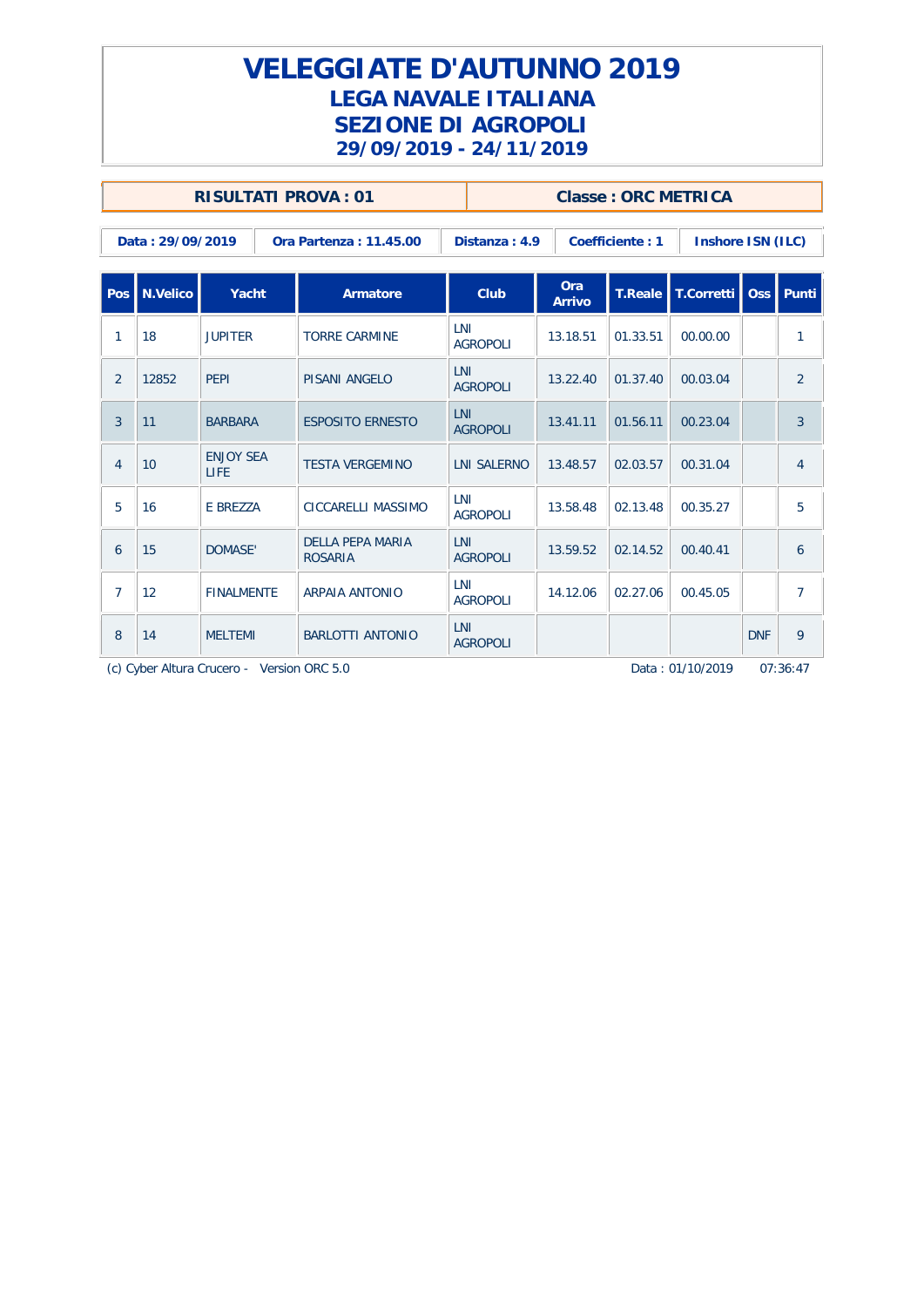|                    |                         |                                            | <b>RISULTATI PROVA: 01</b>           |                                                                     |                                                                                                                                  |                     |                                       |                      | Classe: MINIALTURA   |                               |                   |         |                |
|--------------------|-------------------------|--------------------------------------------|--------------------------------------|---------------------------------------------------------------------|----------------------------------------------------------------------------------------------------------------------------------|---------------------|---------------------------------------|----------------------|----------------------|-------------------------------|-------------------|---------|----------------|
|                    |                         | Data: 29/09/2019                           |                                      | Ora Partenza: 11.35.00                                              |                                                                                                                                  |                     | Distanza: 7.3                         |                      | Coefficiente: 1      |                               | Inshore ISN (ILC) |         |                |
| Po<br><sub>S</sub> | N.Velic<br>$\mathbf{o}$ | <b>Classe</b>                              | Yacht                                | Armatore                                                            | <b>Timoniere</b>                                                                                                                 |                     | Club                                  | <b>TxD</b><br>Ins.   | Ora<br><b>Arrivo</b> | <b>T.Real</b><br>$\mathbf{e}$ | T.Corret<br>-ti   | OS<br>s | Pun<br>ti.     |
| $\mathbf{1}$       | <b>ITA11J2</b><br>4     | <b>MINIALTU</b><br><b>RA</b>               | CANARIN<br>$\Omega$<br><b>FEROCE</b> | <b>GRATTACAS</b><br>$\Omega$<br><b>RICCARDO</b>                     |                                                                                                                                  |                     | <b>LNI AGROPOLI</b>                   | 778.<br>$\Omega$     | 13.41.<br>28         | 02.06.<br>28                  | 00.00.00          |         |                |
| $\overline{2}$     | <b>ITA217J</b><br>24    | <b>MINIALTU</b><br><b>RA</b>               | <b>VIVA</b><br>PAPA'                 | <b>SANGIOVAN</b><br>NI<br><b>MADDALEN</b><br>A                      | <b>LAMBERTI</b><br><b>VINCENZO</b><br><b>SANGIOVAN</b><br>N <sub>1</sub><br><b>MADDALEN</b><br>$\overline{A}$<br><b>DAMBROSI</b> |                     | <b>LEGA NAVALE</b><br><b>AGROPOLI</b> | 778.<br>$\Omega$     | 13.45.<br>41         | 02.10.<br>41                  | 00.04.13          |         | $\overline{2}$ |
| $\overline{3}$     | <b>ITA124J</b><br>24    | <b>MINIALTU</b><br><b>RA</b>               | <b>OSSODU</b><br>R <sub>O</sub>      | <b>DAMBROSI</b><br>$\Omega$<br><b>FRANCESCO</b><br><b>SAVERIO</b>   | $\Omega$<br><b>FRANCESCO</b><br><b>SAVERIO</b>                                                                                   |                     | C.V.SALERNITA<br><b>NO</b>            | 778.<br>$\Omega$     | 13.46.<br>52         | 02.11.<br>52                  | 00.05.24          |         | 3              |
| $\overline{4}$     | <b>ITA2528</b><br>9     | <b>MINIALTU</b><br><b>RA</b>               | CALIGUL<br>A MINUS                   | <b>LEPORE</b><br><b>SILVIA</b>                                      | <b>LEPORE</b><br><b>SILVIA</b>                                                                                                   |                     | <b>C.V.SALERNO</b>                    | 715.<br>$\mathsf{Q}$ | 13.43.<br>19         | 02.08.<br>19                  | 00.09.24          |         | $\overline{4}$ |
| 5                  | <b>ITA188J</b><br>24    | <b>MINIALTU</b><br><b>RA</b>               | <b>ICE</b><br><b>SPRAY</b>           | DI.<br>CHIODERO<br><b>GIACOMO</b><br><b>ANTONIO</b><br><b>FABIO</b> |                                                                                                                                  | <b>LNI AGROPOLI</b> | 778.<br>$\Omega$                      | 13.57.<br>12         | 02.22.<br>12         | 00.15.44                      |                   | 5       |                |
|                    |                         | (c) Cyber Altura Crucero - Version ORC 5.0 |                                      |                                                                     |                                                                                                                                  |                     |                                       | Data: 30/09/2019     |                      | 14:31:25                      |                   |         |                |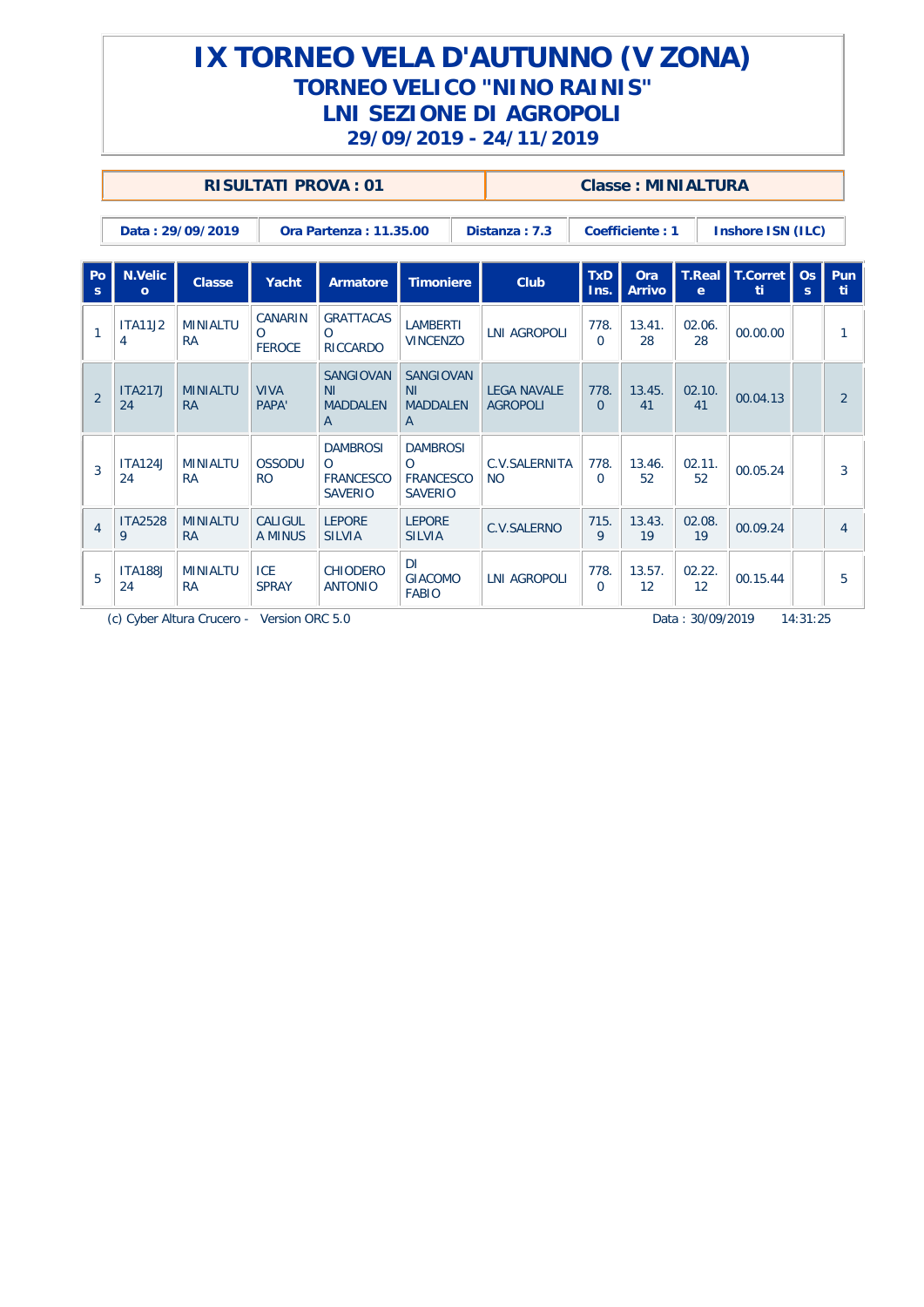|                |                                                 |       | RISULTATI PROVA: 01          |                                    |                     |                                   |                    |                   | Classe: ORC B |                                    |            |                |
|----------------|-------------------------------------------------|-------|------------------------------|------------------------------------|---------------------|-----------------------------------|--------------------|-------------------|---------------|------------------------------------|------------|----------------|
|                | Data: 29/09/2019                                |       |                              | Ora Partenza : 11.35.00            |                     | Distanza: 7.3                     |                    | Coefficiente: 1   |               | Inshore ISN (ILC)                  |            |                |
| Pos            | N.Velico<br>Club<br>Classe<br>Yacht<br>Armatore |       |                              |                                    |                     |                                   | <b>TxD</b><br>Ins. | Ora<br>Arrivo     |               | T.Reale   T.Corretti   Oss   Punti |            |                |
|                | <b>ITA16137</b>                                 | ORC B | <b>KAOS</b>                  | <b>APICELLA</b><br><b>MARIA</b>    |                     | <b>LNI AGROPOLI</b>               |                    | 13.38.49<br>676.7 | 02.03.49      | 00.00.00                           |            | 1              |
| $\overline{2}$ | <b>ITA17590</b>                                 | ORC B | <b>FRIDA</b>                 | <b>SPACAGNA</b><br><b>ETTORE</b>   |                     | COMPAGNIA<br><b>DELLA VELA SA</b> | 684.8              | 13.48.07          | 02.13.07      | 00.08.19                           |            | $\overline{2}$ |
| 3              | <b>ITA16419</b>                                 | ORC B | <b>JOLLY</b><br><b>ROGER</b> | <b>CIANFRONE</b><br><b>ALFONSO</b> |                     | <b>LNI AGROPOLI</b>               | 673.6              | 13.58.32          | 02.23.32      | 00.20.06                           |            | 3.5            |
| 3              | <b>ITAMATISS</b>                                | ORC B | <b>MATISSE</b>               | <b>PALLADINO</b><br><b>ROBERTO</b> | <b>LNI AGROPOLI</b> |                                   | 744.0              | 14.07.06          | 02.32.06      | 00.20.06                           |            | 3.5            |
| 5              | <b>ITA17053</b>                                 | ORC B | ROTEVISTA'<br>2.0            | NOLE'<br><b>GERARDO</b>            |                     | C.V.ONDABUENA<br><b>TARANTO</b>   | 656.6              |                   |               |                                    | <b>DNC</b> | 6              |

(c) Cyber Altura Crucero - Version ORC 5.0 77II-L920 Data : 28/10/2019 14:39:54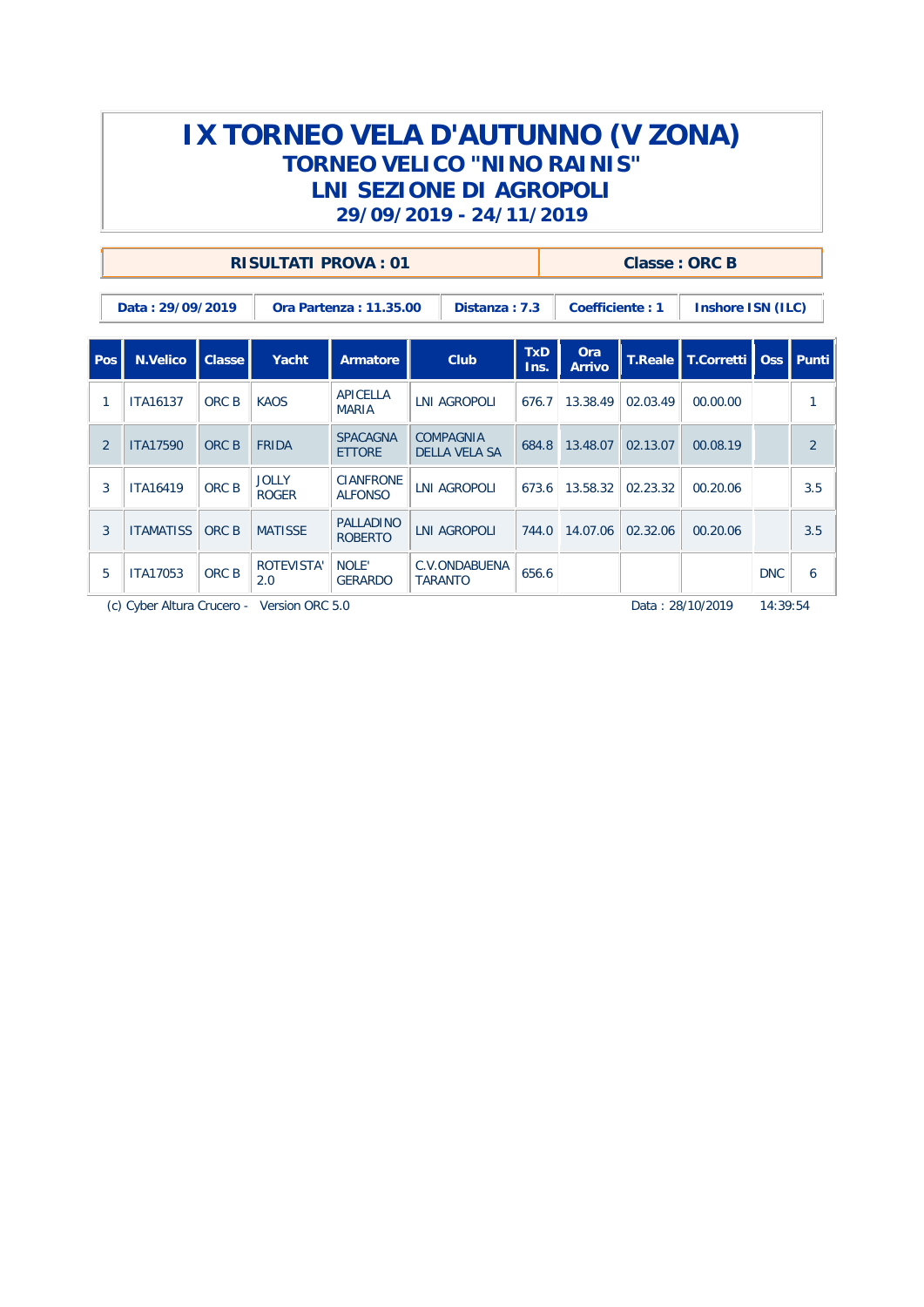|                    |                       |                              | <b>RISULTATI PROVA: 01</b> |                                                |                 |                                            |          |       |                             | Classe: ORC C  |                       |            |                |
|--------------------|-----------------------|------------------------------|----------------------------|------------------------------------------------|-----------------|--------------------------------------------|----------|-------|-----------------------------|----------------|-----------------------|------------|----------------|
|                    | Data: 29/09/2019      |                              |                            | Ora Partenza: 11.35.00                         |                 | Distanza: 7.3                              |          |       | Coefficiente: 1             |                | Inshore ISN (ILC)     |            |                |
| Po<br>$\mathbf{s}$ | <b>N.Velico</b>       | <b>Class</b><br>$\mathbf{e}$ | Yacht                      | Armatore                                       |                 | Club                                       | TxD Ins. |       | <b>Ora</b><br><b>Arrivo</b> | <b>T.Reale</b> | <b>T.Corret</b><br>ti | Oss        | Pun<br>ti.     |
| 1                  | <b>ITA17447</b>       | ORC C                        | <b>NOI DUE</b>             | <b>VISCO</b><br><b>RAFFAELE</b>                |                 | <b>LNI AGROPOLI</b><br>C.V.SALERNITA       |          | 790.0 | 14.05.19                    | 02.30.19       | 00.00.00              |            | 1              |
| $\overline{2}$     | <b>ITAKAUNI</b>       | ORC C                        | <b>KAUNIS</b>              | <b>D'URSO</b><br><b>GUIDO</b>                  | <b>NO</b>       |                                            | 802.0    |       | 14.07.24                    | 02.32.24       | 00.00.41              |            | 2              |
| 3                  | <b>ITASTELLA</b><br>1 | ORC C                        | <b>STELLA</b>              | <b>DEL</b><br><b>BAGLIVO</b><br><b>ANTONIO</b> |                 | <b>LNI AGROPOLI</b>                        |          | 753.0 | 14.08.14                    | 02.33.14       | 00.07.14              |            | 3              |
| 4                  | <b>ITA16888</b>       | ORC C                        | <b>LUCETTA</b>             | <b>COLELLA</b><br><b>PAOLO</b>                 |                 | <b>LNI ACCIAROLI</b>                       | 782.0    |       | 14.24.12                    | 02.49.12       | 00.19.49              |            | $\overline{4}$ |
| 5                  | <b>ITA16858</b>       | ORC C                        | <b>ACQUAPAZZ</b><br>A      | <b>MAIORINO</b><br><b>BALDUCCI</b><br>COSIMO   | <b>YACHTING</b> | <b>CLUB SALERNO</b>                        | 832.0    |       | 14.38.15                    | 03.03.15       | 00.28.02              |            | 5              |
| 6                  | <b>ITA11854</b>       | ORC C                        | <b>NATA IV</b>             | <b>DI PIETRO</b><br><b>GUIDO</b>               |                 |                                            | 804.0    |       |                             |                |                       | <b>DNF</b> | 8              |
| 6                  | <b>ITA9149</b>        | ORC C                        | <b>SAVANNAH</b>            | <b>CESARANO</b><br><b>FRANCESC</b><br>$\circ$  |                 | <b>LNI AGROPOLI</b><br><b>LNI AGROPOLI</b> |          | 804.0 |                             |                |                       | <b>DNC</b> | 8              |

(c) Cyber Altura Crucero - Version ORC 5.0 77II-L920 Data : 05/10/2019 10:59:46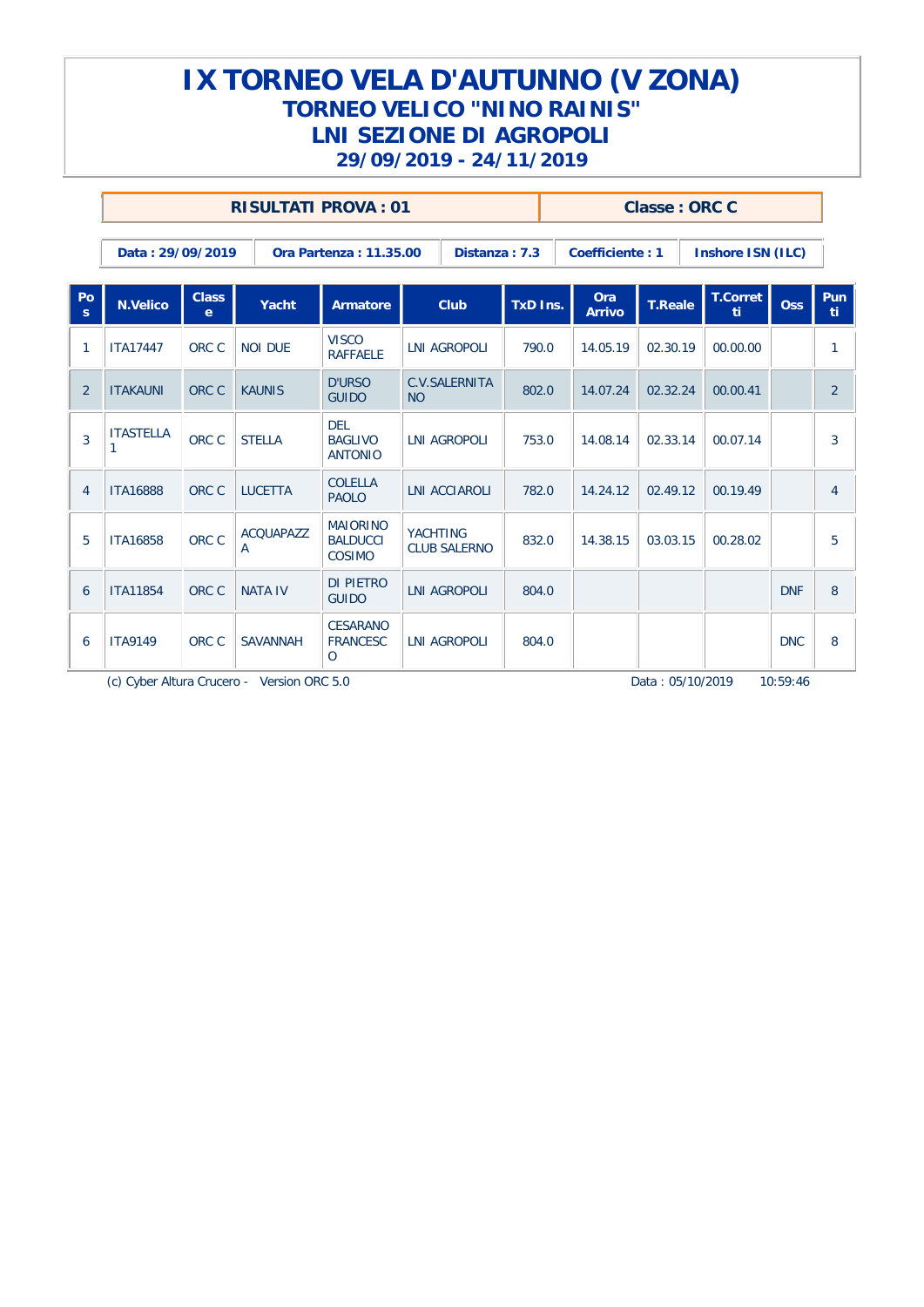### **VELEGGIATE D'AUTUNNO 2019 LEGA NAVALE ITALIANA SEZIONE DI AGROPOLI 29/09/2019 - 24/11/2019**

|                |                  | <b>RISULTATI PROVA: 02</b>      |                                           |                               |                    |                             |                 | <b>Classe: ORC METRICA</b> |                |
|----------------|------------------|---------------------------------|-------------------------------------------|-------------------------------|--------------------|-----------------------------|-----------------|----------------------------|----------------|
|                | Data: 06/10/2019 |                                 | Ora Partenza: 13.05.00                    |                               | Distanza: 4.9      |                             | Coefficiente: 1 | Inshore ISN (ILC)          |                |
|                | Pos   N.Velico   | Yacht                           | Armatore                                  | <b>Club</b>                   | <b>TxD</b><br>Ins. | <b>Ora</b><br><b>Arrivo</b> | <b>T.Reale</b>  | T.Corretti                 | Oss Punti      |
| 1              | 18               | <b>JUPITER</b>                  | <b>TORRE CARMINE</b>                      | LNI<br><b>AGROPOLI</b>        | 505.0              | 14.58.28                    | 01.53.28        | 00.00.00                   | 1              |
| $\overline{2}$ | 12852            | <b>PEPI</b>                     | PISANI ANGELO                             | <b>LNI</b><br><b>AGROPOLI</b> | 514.8              | 15.11.54                    | 02.06.54        | 00.12.37                   | 2              |
| 3              | 16               | E BREZZA                        | <b>CICCARELLI</b><br><b>MASSIMO</b>       | LNI<br><b>AGROPOLI</b>        | 560.0              | 15.18.16                    | 02.13.16        | 00.15.18                   | $\overline{3}$ |
| $\overline{4}$ | 12               | <b>FINALMENTE</b>               | <b>ARPAIA ANTONIO</b>                     | <b>LNI</b><br><b>AGROPOLI</b> | 605.7              | 15.22.36                    | 02.17.36        | 00.15.54                   | $\overline{4}$ |
| 5              | 15               | DOMASE'                         | <b>DELLA PEPA</b><br><b>MARIA ROSARIA</b> | LNI<br><b>AGROPOLI</b>        | 509.7              | 15.15.55                    | 02.10.55        | 00.17.03                   | 5              |
| 6              | 10               | <b>ENJOY SEA</b><br><b>LIFE</b> | <b>TESTA</b><br><b>VERGEMINO</b>          | LNI<br><b>SALERNO</b>         | 493.2              | 15.17.42                    | 02.12.42        | 00.20.11                   | 6              |
| $\overline{7}$ | 11               | <b>BARBARA</b>                  | <b>ESPOSITO</b><br><b>ERNESTO</b>         | LNI<br><b>AGROPOLI</b>        | 496.1              | 15.19.34                    | 02.14.34        | 00.21.49                   | $\overline{7}$ |
| 8              | 14               | <b>MELTEMI</b>                  | <b>BARLOTTI</b><br><b>ANTONIO</b>         | LNI<br><b>AGROPOLI</b>        | 502.9              | 15.32.48                    | 02.27.48        | 00.34.30                   | 8              |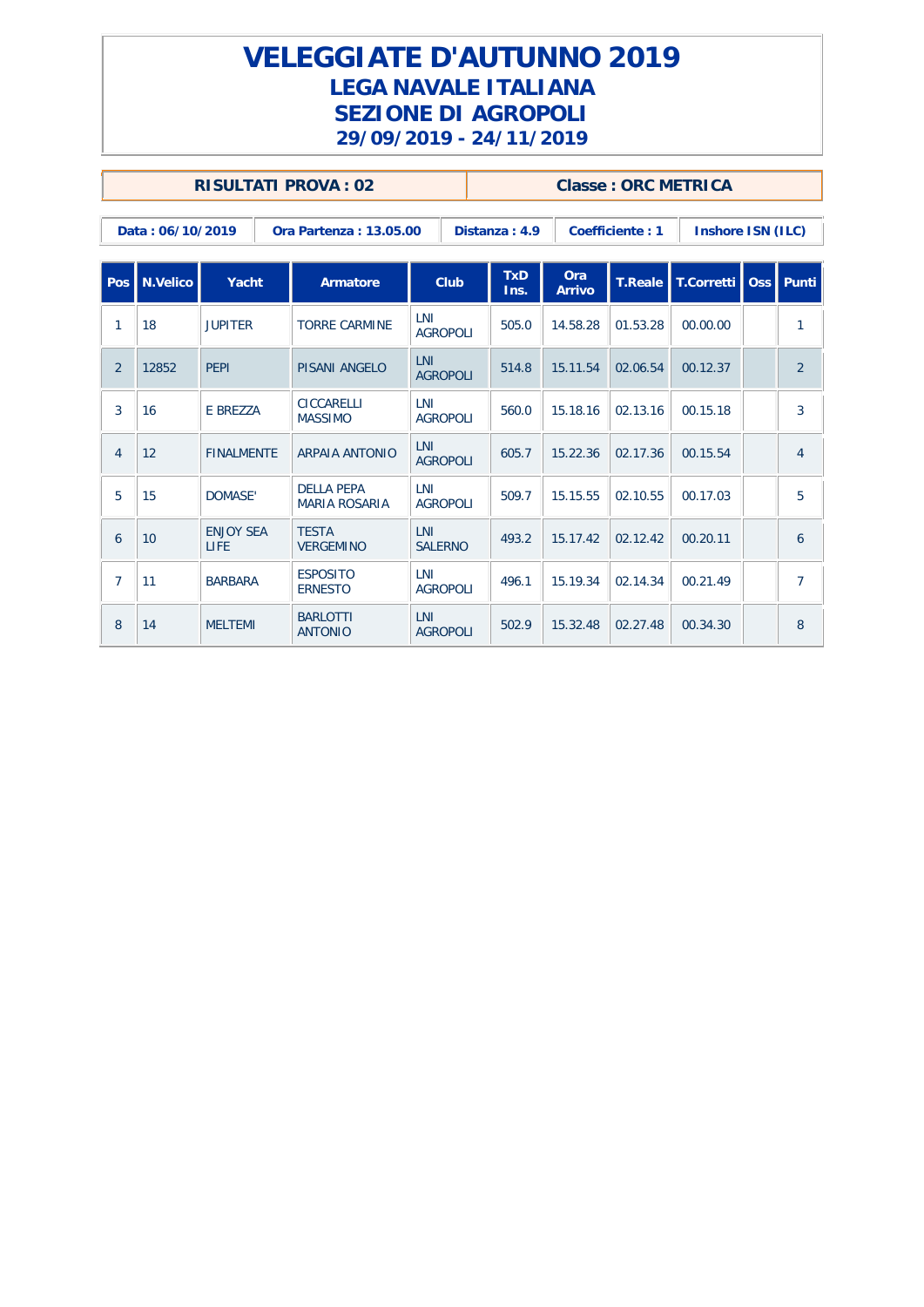|                |                  | RISULTATI PROVA: 02 |                           |                                                        |                                       |                 |                    | Classe: MINIALTURA   |                |                   |                |
|----------------|------------------|---------------------|---------------------------|--------------------------------------------------------|---------------------------------------|-----------------|--------------------|----------------------|----------------|-------------------|----------------|
|                | Data: 06/10/2019 |                     |                           | Ora Partenza: 12.55.00                                 |                                       | Distanza: 7.3   |                    | Coefficiente: 1      |                | Inshore ISN (ILC) |                |
| l Pos          | N.Velico         | Classe              | Yacht                     | Armatore                                               |                                       | Club            | <b>TxD</b><br>Ins. | Ora<br><b>Arrivo</b> | <b>T.Reale</b> | T.Corretti        | Oss Punti      |
| -1             | <b>ITA124J24</b> | <b>MINIALTURA</b>   | <b>OSSODURO</b>           | <b>DAMBROSIO</b><br><b>FRANCESCO</b><br><b>SAVERIO</b> |                                       | C.V.SALERNITANO | 778.0              | 15.10.39             | 02.15.39       | 00.00.00          | 1              |
| 2              | <b>ITA217J24</b> | <b>MINIALTURA</b>   | <b>VIVA PAPA'</b>         | <b>LEGA NAVALE</b><br><b>AGROPOLI</b>                  | <b>LEGA NAVALE</b><br><b>AGROPOLI</b> |                 | 778.0              | 15.14.59             | 02.19.59       | 00.04.20          | $\overline{2}$ |
| 3              | <b>ITA11J24</b>  | <b>MINIALTURA</b>   | CANARINO<br><b>FEROCE</b> | <b>GRATTACASO</b><br><b>RICCARDO</b>                   | <b>LNI AGROPOLI</b>                   |                 | 778.0              | 15.16.08             | 02.21.08       | 00.05.29          | 3              |
| $\overline{4}$ | <b>ITA188J24</b> | <b>MINIALTURA</b>   | <b>ICE SPRAY</b>          | <b>CHIODERO</b><br><b>ANTONIO</b>                      | <b>LNI AGROPOLI</b>                   |                 | 778.0              | 15.18.38             | 02.23.38       | 00.07.59          | $\overline{4}$ |
| 5              | <b>ITA25289</b>  | <b>MINIALTURA</b>   | CALIGULA<br><b>MINUS</b>  | <b>LEPORE</b><br><b>SILVIA</b>                         | C.V.SALERNO                           |                 | 715.0              | 15.11.38             | 02.16.38       | 00.08.39          | 5              |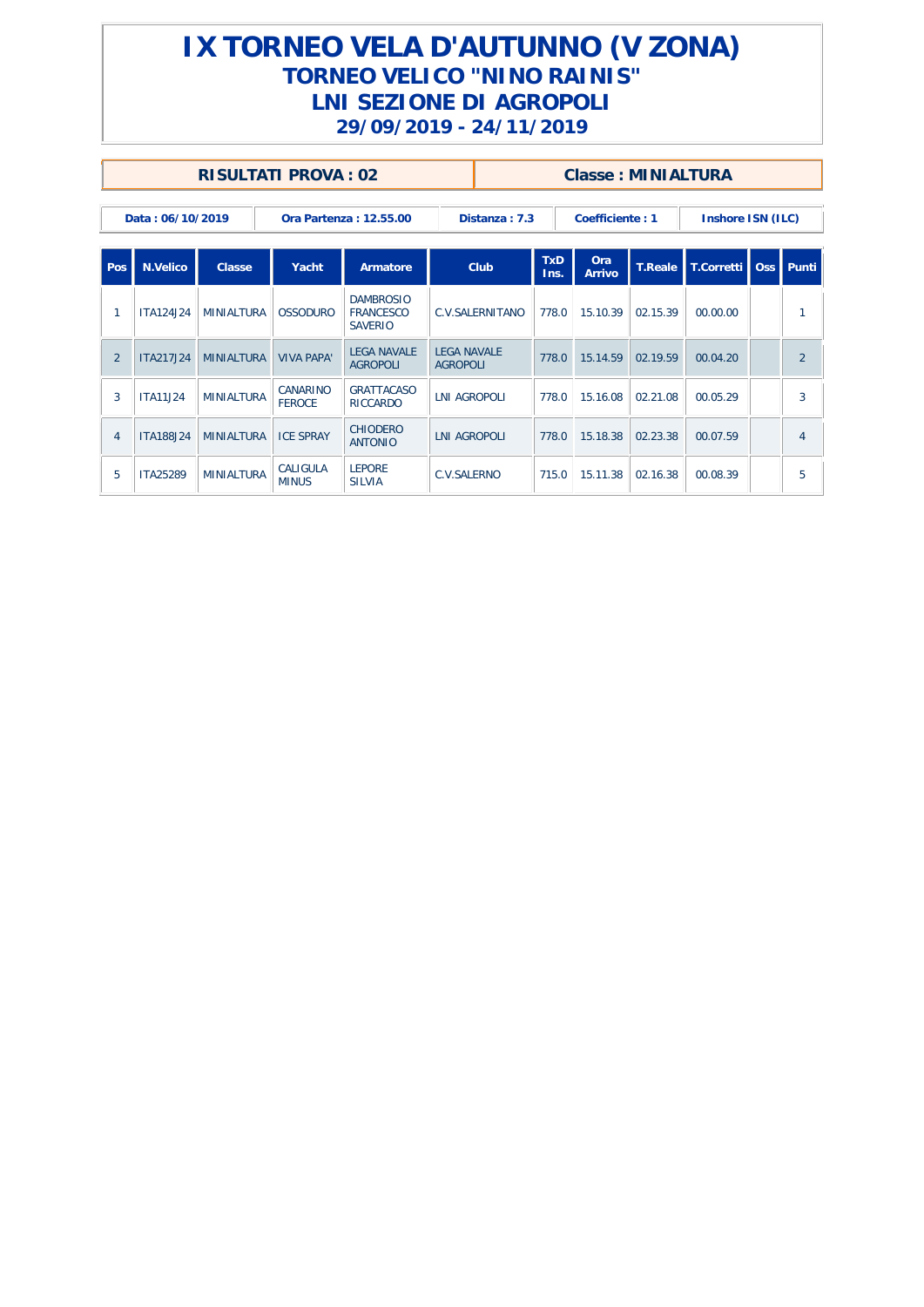|                |                  |                                            | <b>RISULTATI PROVA: 02</b>   |                                    |                                          |                |                 | Classe: ORC B |                   |                |
|----------------|------------------|--------------------------------------------|------------------------------|------------------------------------|------------------------------------------|----------------|-----------------|---------------|-------------------|----------------|
|                | Data: 06/10/2019 |                                            |                              | Ora Partenza: 12.55.00             | Distanza: 7.3                            |                | Coefficiente: 1 |               | Inshore ISN (ILC) |                |
| Pos            | <b>N.Velico</b>  | <b>Classe</b><br>Club<br>Yacht<br>Armatore |                              | <b>TxD</b><br>Ins.                 | Ora<br><b>Arrivo</b>                     | <b>T.Reale</b> | T.Corretti      | Oss Punti     |                   |                |
| $\mathbf{1}$   | <b>ITA17590</b>  | ORC B                                      | <b>FRIDA</b>                 | <b>SPACAGNA</b><br><b>ETTORE</b>   | <b>COMPAGNIA DELLA</b><br><b>VELA SA</b> | 686.0          | 15.04.57        | 02.09.57      | 00.00.00          | 1              |
| 2              | <b>ITA16137</b>  | ORC B                                      | <b>KAOS</b>                  | APICELLA<br><b>MARIA</b>           | <b>LNI AGROPOLI</b>                      | 676.0          | 15.07.03        | 02.12.03      | 00.03.19          | $\overline{2}$ |
| 3              | <b>ITA17053</b>  | ORC B                                      | ROTEVISTA'<br>2.0            | NOLF'<br><b>GERARDO</b>            | C.V.ONDABUENA<br><b>TARANTO</b>          | 656.0          | 15.11.45        | 02.16.45      | 00.10.27          | 3              |
| $\overline{4}$ | <b>ITA16419</b>  | ORC B                                      | <b>JOLLY</b><br><b>ROGER</b> | <b>CIANFRONE</b><br><b>ALFONSO</b> | LNI AGROPOLI                             | 673.0          | 15.26.44        | 02.31.44      | 00.23.22          | $\overline{4}$ |
| 5              | <b>ITAMATISS</b> | ORC B                                      | <b>MATISSE</b>               | PALLADINO<br><b>ROBERTO</b>        | <b>LNI AGROPOLI</b><br>744.0             |                | 15.44.46        | 02.49.46      | 00.32.46          | 5              |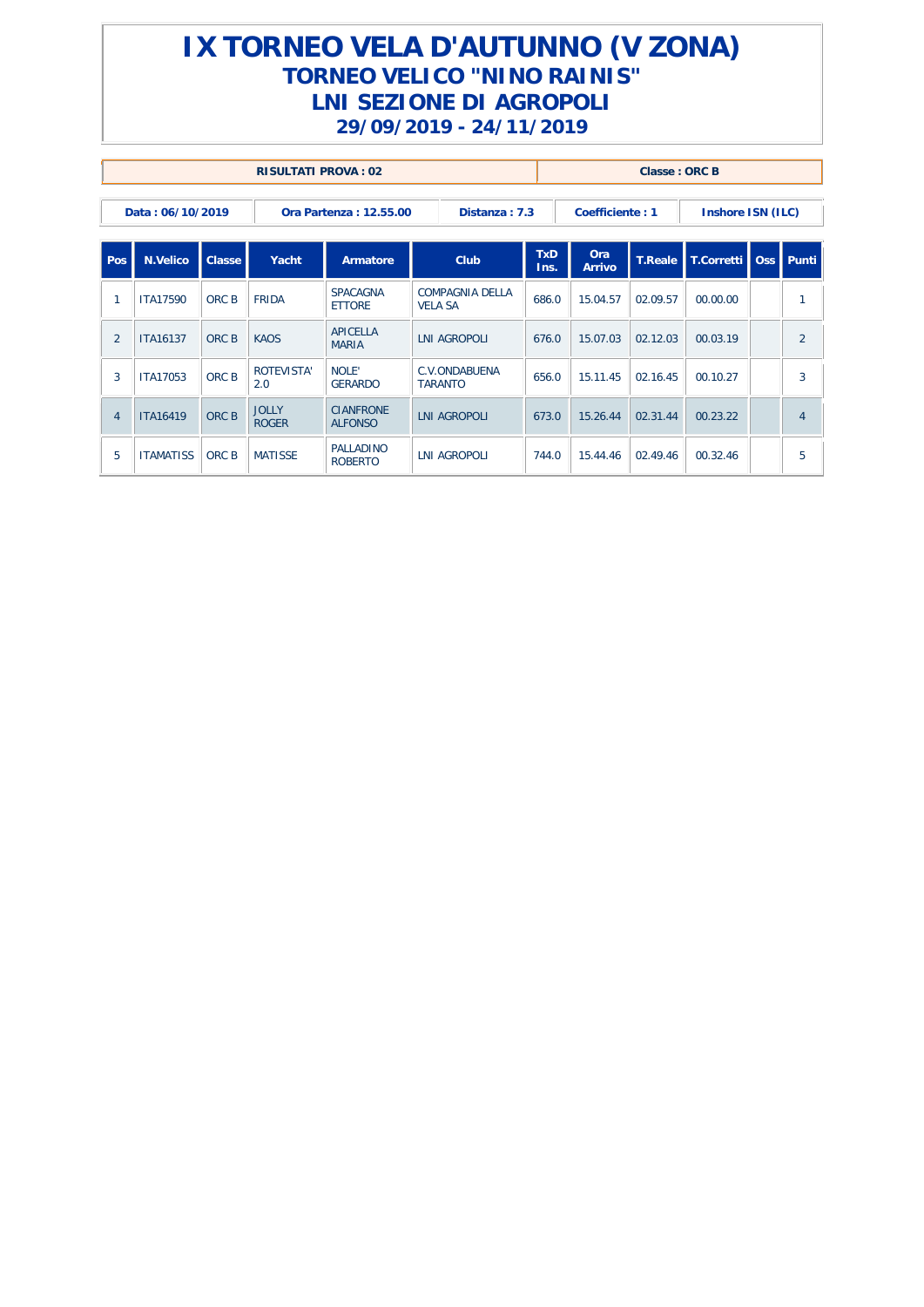|                |                   |               | <b>RISULTATI PROVA: 02</b> |                                              |                                 |                    |                      | Classe: ORC C  |                   |            |                |
|----------------|-------------------|---------------|----------------------------|----------------------------------------------|---------------------------------|--------------------|----------------------|----------------|-------------------|------------|----------------|
|                | Data: 06/10/2019  |               |                            | Ora Partenza: 12.55.00                       | Distanza: 7.3                   |                    | Coefficiente: 1      |                | Inshore ISN (ILC) |            |                |
| Pos            | <b>N.Velico</b>   | <b>Classe</b> | Yacht                      | Armatore                                     | Club                            | <b>TxD</b><br>Ins. | Ora<br><b>Arrivo</b> | <b>T.Reale</b> | T.Corretti        | <b>Oss</b> | l Punti        |
| -1             | <b>ITAKAUNI</b>   | ORC C         | <b>KAUNIS</b>              | D'URSO GUIDO                                 | C.V.SALERNITANO                 | 802.0              | 15.24.23             | 02.29.23       | 00.00.00          |            | 1              |
| 2              | <b>ITA17447</b>   | ORC C         | <b>NOI DUF</b>             | <b>VISCO</b><br><b>RAFFAFLE</b>              | <b>LNI AGROPOLI</b>             | 790.0              | 15.28.40             | 02.33.40       | 00.05.41          |            | 2              |
| 3              | <b>ITA9149</b>    | ORC C         | <b>SAVANNAH</b>            | <b>CESARANO</b><br><b>FRANCESCO</b>          | LNI AGROPOLI                    | 804.0              | 15.30.43             | 02.35.43       | 00.06.06          |            | 3              |
| $\overline{4}$ | <b>ITASTELLA1</b> | ORC C         | <b>STELLA</b>              | <b>DEL BAGLIVO</b><br><b>ANTONIO</b>         | LNI AGROPOLI                    | 753.0              | 15.26.32             | 02.31.32       | 00.07.52          |            | $\overline{4}$ |
| 5              | <b>ITA16858</b>   | ORC C         | <b>ACOUAPAZZA</b>          | <b>MAIORINO</b><br><b>BALDUCCI</b><br>COSIMO | YACHTING CLUB<br><b>SALFRNO</b> | 832.0              | 15.41.21             | 02.46.21       | 00.13.28          |            | 5              |
| 6              | <b>ITA11854</b>   | ORC C         | <b>NATA IV</b>             | DI PIFTRO<br><b>GUIDO</b>                    | <b>LNI AGROPOLI</b>             | 804.0              | 15.46.24             | 02.51.24       | 00.21.47          |            | 6              |
| $\overline{7}$ | <b>ITA16888</b>   | ORC C         | <b>LUCETTA</b>             | COLFLLA<br><b>PAOLO</b>                      | <b>LNI ACCIAROLI</b>            | 782.0              |                      |                |                   | <b>DNC</b> | 8              |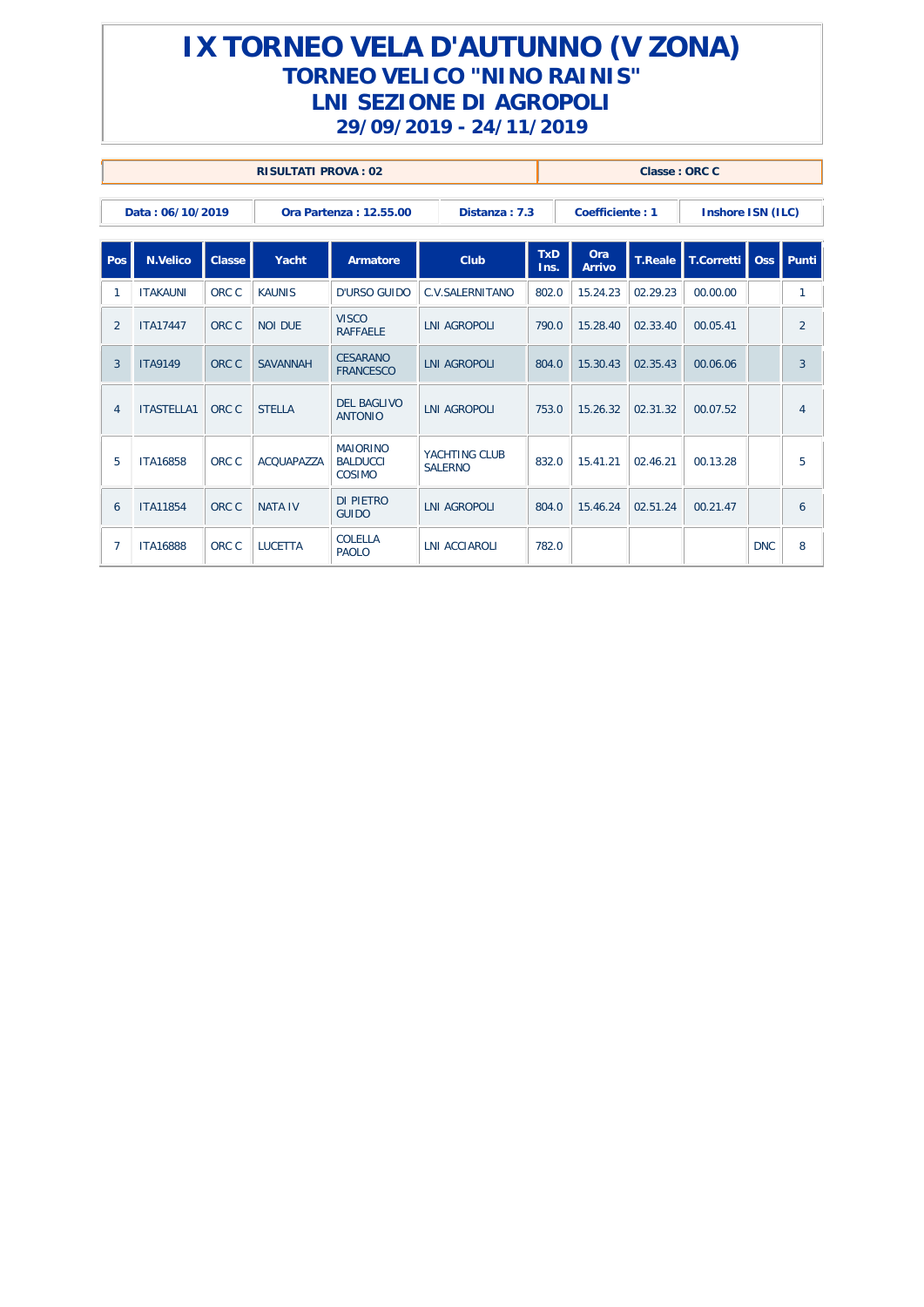|                |                  |                       |                            | <b>VELEGGIATE D'AUTUNNO 2019</b><br><b>LEGA NAVALE ITALIANA</b><br><b>SEZIONE DI AGROPOLI</b><br>29/09/2019 - 24/11/2019 |               |                 |                     |                   |     |                |
|----------------|------------------|-----------------------|----------------------------|--------------------------------------------------------------------------------------------------------------------------|---------------|-----------------|---------------------|-------------------|-----|----------------|
|                |                  |                       | <b>RISULTATI PROVA: 03</b> |                                                                                                                          |               |                 | Classe: ORC METRICA |                   |     |                |
|                | Data: 13/10/2019 |                       | Ora Partenza: 12.35.00     |                                                                                                                          | Distanza: 4.1 | Coefficiente: 1 |                     | Inshore ISN (ILC) |     |                |
| Pos            | N.Velico         | Yacht                 | Armatore                   | Club                                                                                                                     | TxD Ins.      | Ora Arrivo      | <b>T.Reale</b>      | <b>T.Corretti</b> | Oss | Punti          |
| 1              | 18               | <b>JUPITER</b>        | <b>TORRE CARMINE</b>       | <b>LNI AGROPOLI</b>                                                                                                      | 505.0         | 13.54.25        | 01.19.25            | 00.00.00          |     | 1              |
| $\overline{2}$ | 12852            | PFPI                  | <b>PISANI ANGELO</b>       | <b>LNI AGROPOLI</b>                                                                                                      | 514.8         | 13.58.38        | 01.23.38            | 00.03.32          |     | $\overline{2}$ |
| 3              | 10               | <b>ENJOY SEA LIFE</b> | <b>TESTA VERGEMINO</b>     | <b>LNI SALERNO</b>                                                                                                       | 493.2         | 14.06.31        | 01.31.31            | 00.12.54          |     | 3              |
| 4              | 11               | <b>BARBARA</b>        | <b>ESPOSITO ERNESTO</b>    | <b>LNI AGROPOLI</b>                                                                                                      | 496.1         | 14.15.19        | 01.40.19            | 00.21.30          |     | $\overline{4}$ |
| 5              | 16               | E BREZZA              | CICCARELLI MASSIMO         | <b>LNI AGROPOLI</b>                                                                                                      | 560.0         | 14.26.59        | 01.51.59            | 00.28.48          |     | 5              |
| 6              | 12               | <b>FINALMENTE</b>     | <b>ARPAIA ANTONIO</b>      | <b>LNI AGROPOLI</b>                                                                                                      | 605.7         | 14.38.50        | 02.03.50            | 00.37.32          |     | 6              |
| $\overline{7}$ | 14               | <b>MELTEMI</b>        | <b>BARLOTTI ANTONIO</b>    | <b>LNI AGROPOLI</b>                                                                                                      | 502.9         | 14.31.59        | 01.56.59            | 00.37.42          |     | $\overline{7}$ |
| 8              | 15               | DOMASE'               | DELLA PEPA MARIA ROSARIA   | <b>LNI AGROPOLI</b>                                                                                                      | 509.7         | 14.33.55        | 01.58.55            | 00.39.10          |     | 8              |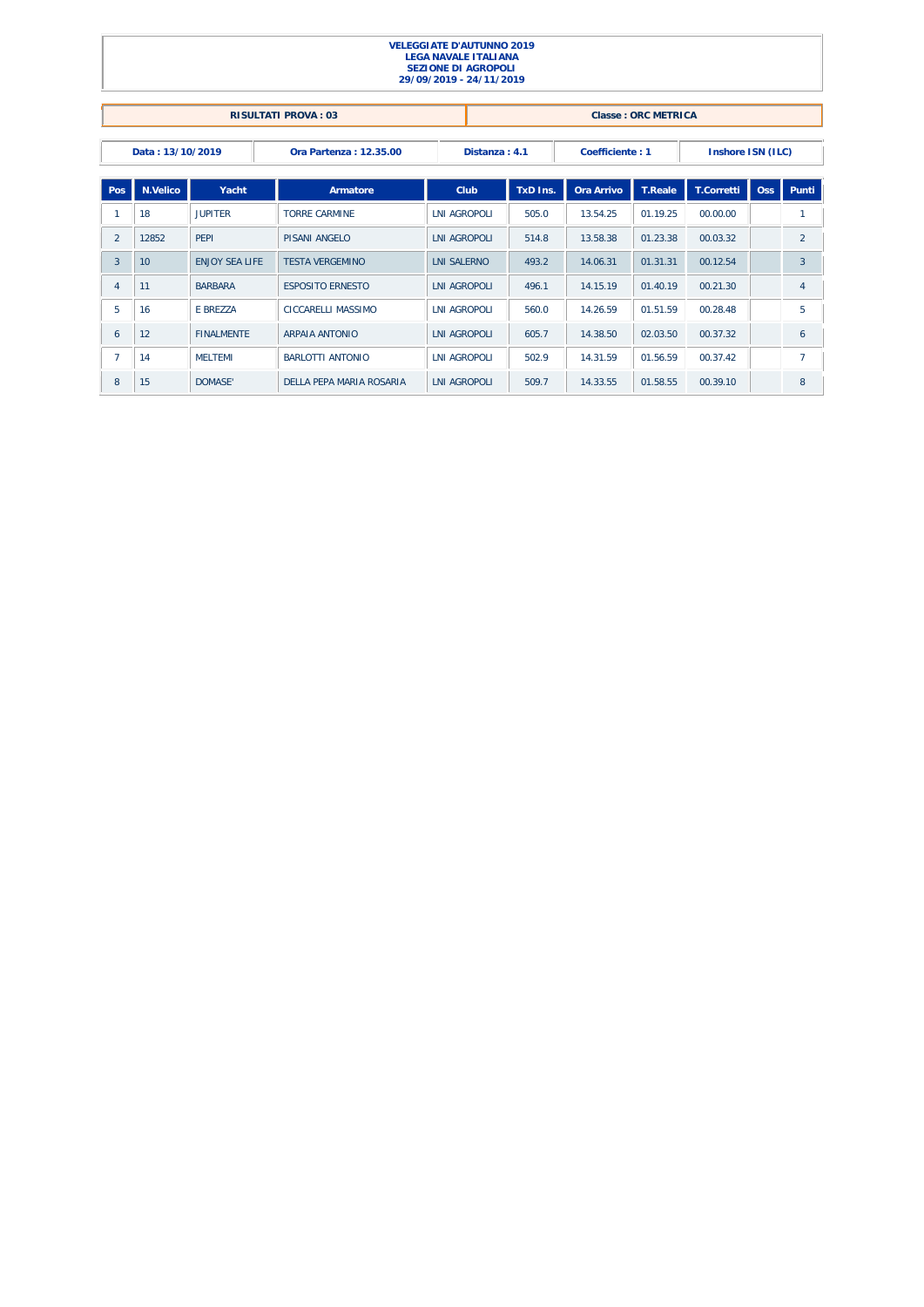|                |                  |                    |                            |                                                        | LNI SEZIONE DI AGROPOLI<br>29/09/2019 - 24/11/2019     |  | IX TORNEO VELA D'AUTUNNO (V ZONA)<br><b>TORNEO VELICO "NINO RAINIS"</b> |                    |                           |                |                   |        |                |
|----------------|------------------|--------------------|----------------------------|--------------------------------------------------------|--------------------------------------------------------|--|-------------------------------------------------------------------------|--------------------|---------------------------|----------------|-------------------|--------|----------------|
|                |                  |                    | <b>RISULTATI PROVA: 03</b> |                                                        |                                                        |  |                                                                         |                    | <b>Classe: MINIALTURA</b> |                |                   |        |                |
|                |                  | Data: 13/10/2019   |                            | Ora Partenza: 12.25.00                                 |                                                        |  | Distanza: 6                                                             | Coefficiente: 1    |                           |                | Inshore ISN (ILC) |        |                |
| Pos            | N.Velico         | Classe             | Yacht                      | Armatore                                               | <b>Timoniere</b>                                       |  | Club                                                                    | <b>TxD</b><br>Ins. | Ora<br>Arrivo             | <b>T.Reale</b> | T.Corretti        | $\log$ | <b>Punti</b>   |
| $\overline{1}$ | <b>ITA11J24</b>  | <b>MINIALTURA</b>  | CANARINO<br><b>FEROCE</b>  | <b>GRATTACASO</b><br><b>RICCARDO</b>                   | <b>I AMBERTI</b><br><b>VINCENZO</b>                    |  | <b>LNI AGROPOLI</b>                                                     | 778.0              | 14.01.48                  | 01.36.48       | 00.00.00          |        | $\mathbf{1}$   |
| 2              | <b>ITA188J24</b> | <b>MINIAI TURA</b> | <b>ICF SPRAY</b>           | <b>CHIODERO</b><br><b>ANTONIO</b>                      | DI GIACOMO<br><b>FABIO</b>                             |  | <b>INI AGROPOLI</b>                                                     | 778.0              | 14.05.42                  | 01.40.42       | 00.03.54          |        | $\overline{2}$ |
| 3              | ITA217.I24       | <b>MINIAI TURA</b> | <b>VIVA PAPA'</b>          | <b>LEGA NAVALE</b><br><b>AGROPOLI</b>                  | SANGIOVANNI<br><b>MADDALENA</b>                        |  | <b>LEGA NAVALE</b><br><b>AGROPOLI</b>                                   | 778.0              | 14.05.50                  | 01.40.50       | 00.04.02          |        | 3              |
| $\overline{4}$ | ITA124.I24       | <b>MINIAI TURA</b> | <b>OSSODURO</b>            | <b>DAMBROSIO</b><br><b>FRANCESCO</b><br><b>SAVERIO</b> | <b>DAMBROSIO</b><br><b>FRANCESCO</b><br><b>SAVERIO</b> |  | <b>C.V.SAI FRNITANO</b>                                                 | 778.0              | 14.12.47                  | 01.47.47       | 00.10.59          |        | $\overline{4}$ |
| 5              | ITA25289         | <b>MINIAI TURA</b> | CALIGULA<br><b>MINUS</b>   | <b>I FPORF SILVIA</b>                                  | <b>I FPORF SILVIA</b>                                  |  | <b>C.V.SAI FRNO</b>                                                     | 715.9              | 14.07.25                  | 01.42.25       | 00.11.50          |        | 5              |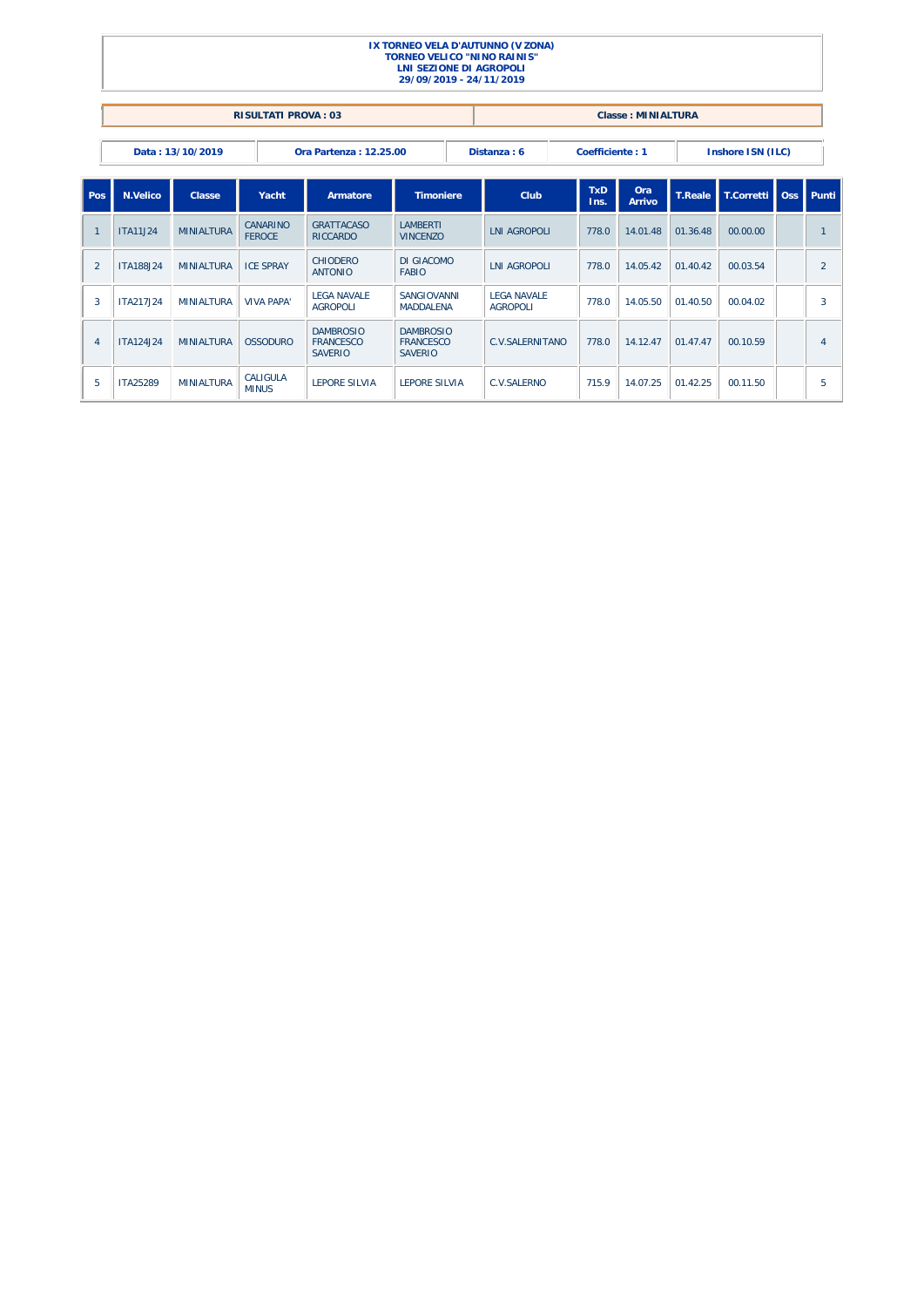|                |                                                                                                   |                  |                          |                                     |                                   | IX TORNEO VELA D'AUTUNNO (V ZONA)<br><b>TORNEO VELICO "NINO RAINIS"</b><br><b>LNI SEZIONE DI AGROPOLI</b><br>29/09/2019 - 24/11/2019 |                    |               |                      |            |            |                |  |
|----------------|---------------------------------------------------------------------------------------------------|------------------|--------------------------|-------------------------------------|-----------------------------------|--------------------------------------------------------------------------------------------------------------------------------------|--------------------|---------------|----------------------|------------|------------|----------------|--|
|                |                                                                                                   |                  |                          | <b>RISULTATI PROVA: 03</b>          |                                   |                                                                                                                                      |                    |               | <b>Classe: ORC B</b> |            |            |                |  |
|                | Data: 13/10/2019<br>Distanza: 6<br>Coefficiente: 1<br>Inshore ISN (ILC)<br>Ora Partenza: 12.25.00 |                  |                          |                                     |                                   |                                                                                                                                      |                    |               |                      |            |            |                |  |
| Pos            | N.Velico                                                                                          | Classe           | Yacht                    | Armatore                            | Club                              |                                                                                                                                      | <b>TxD</b><br>Ins. | Ora<br>Arrivo | <b>T.Reale</b>       | T.Corretti | Oss        | Punti          |  |
|                | <b>ITAMATISS</b>                                                                                  | ORC B            | <b>MATISSE</b>           | <b>PALLADINO</b><br><b>ROBERTO</b>  |                                   | <b>INI AGROPOLI</b>                                                                                                                  | 744.0              | 14.08.54      | 01.43.54             | 00.00.00   |            | $\mathbf{1}$   |  |
| $\overline{2}$ | <b>ITA17053</b>                                                                                   | ORC B            | <b>ROTEVISTA'</b><br>2.0 | <b>NOLE' GERARDO</b>                |                                   | <b>C.V.ONDABUENA TARANTO</b>                                                                                                         | 656.6              | 14.00.45      | 01.35.45             | 00.00.39   |            | $\overline{2}$ |  |
| 3              | ITA16137                                                                                          | ORC <sub>B</sub> | KAOS                     | <b>APICELLA MARIA</b>               |                                   | <b>LNI AGROPOLI</b>                                                                                                                  | 676.7              | 14.07.45      | 01.42.45             | 00.05.39   |            | 3              |  |
| $\overline{4}$ | <b>ITA16419</b>                                                                                   | ORC B            | JOLLY ROGER              | <b>CIANFRONE</b><br><b>AI FONSO</b> |                                   | <b>LNI AGROPOLI</b>                                                                                                                  | 673.6              | 14.14.13      | 01.49.13             | 00.12.25   |            | $\overline{4}$ |  |
| 5              | <b>ITA17590</b>                                                                                   | ORC B            | <b>FRIDA</b>             | <b>SPACAGNA ETTORE</b>              | COMPAGNIA DELLA VELA<br><b>SA</b> |                                                                                                                                      | 684.8              |               |                      |            | <b>DNC</b> | 6              |  |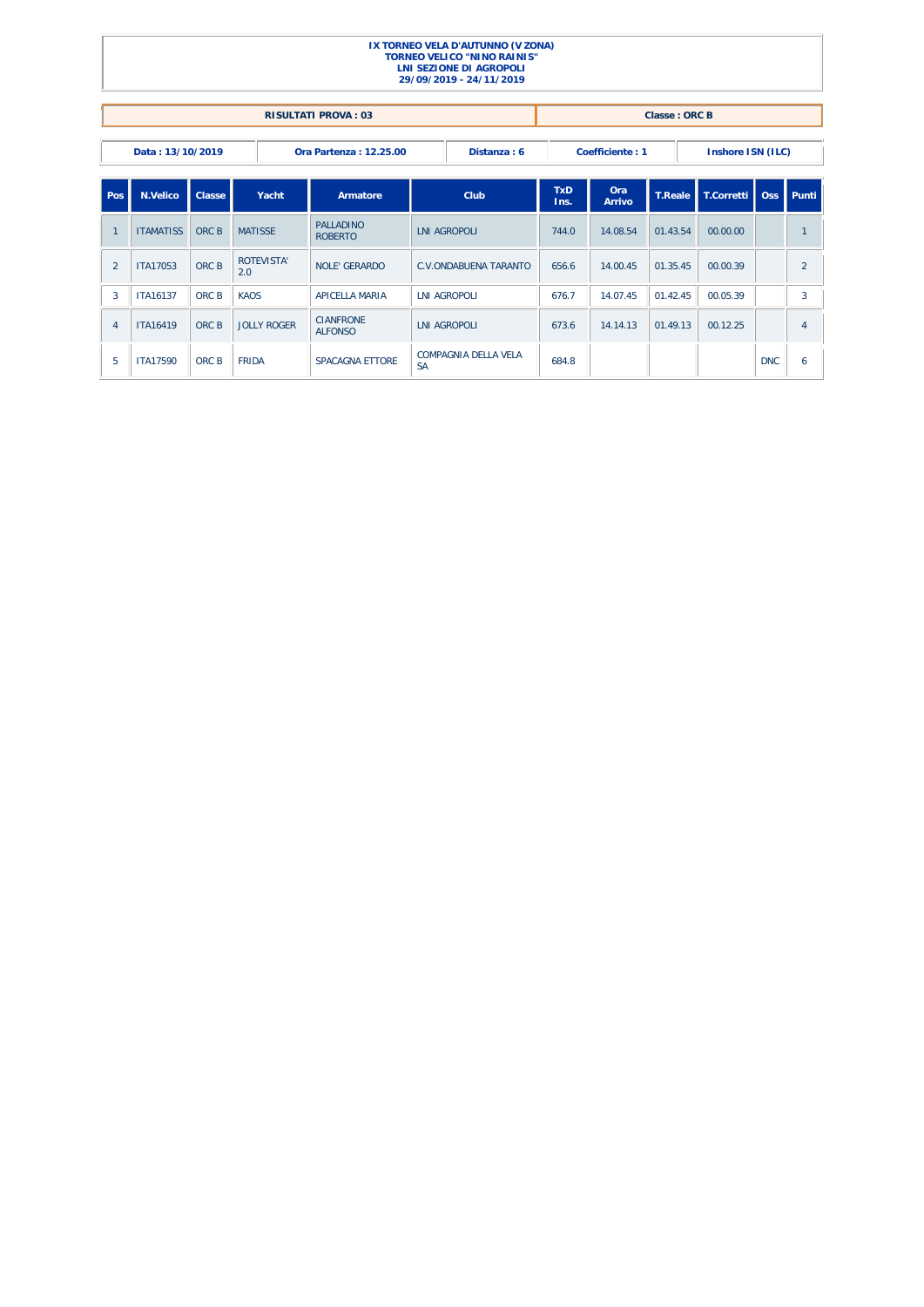|                |                   |        |                 | <b>RISULTATI PROVA: 03</b>          |                                  |                    |                 | Classe: ORC C  |                   |                  |                |
|----------------|-------------------|--------|-----------------|-------------------------------------|----------------------------------|--------------------|-----------------|----------------|-------------------|------------------|----------------|
|                | Data: 13/10/2019  |        |                 | Ora Partenza: 12.25.00              | Distanza: 6                      |                    | Coefficiente: 1 |                | Inshore ISN (ILC) |                  |                |
| Pos            | N.Velico          | Classe | Yacht           | Armatore                            | Club                             | <b>TxD</b><br>Ins. | Ora<br>Arrivo   | <b>T.Reale</b> | T.Corretti        | Oss <sub>1</sub> | Punti          |
|                | <b>ITA17447</b>   | ORC C  | <b>NOI DUF</b>  | <b>VISCO RAFFAFI F</b>              | <b>LNI AGROPOLI</b>              | 790.8              | 14.17.40        | 01.52.40       | 00.00.00          |                  | $\mathbf{1}$   |
| 2              | <b>ITASTELLA1</b> | ORC C  | <b>STELLA</b>   | DEL BAGLIVO ANTONIO                 | <b>LNI AGROPOLI</b>              | 753.5              | 14.15.29        | 01.50.29       | 00.01.33          |                  | $\overline{2}$ |
| 3              | <b>ITAKAUNI</b>   | ORC C  | <b>KAUNIS</b>   | D'URSO GUIDO                        | <b>C.V.SAI FRNITANO</b>          | 802.7              | 14.21.23        | 01.56.23       | 00.02.32          |                  | 3              |
| $\overline{4}$ | <b>ITA16858</b>   | ORC C  | ACOUAPA77A      | <b>MAIORINO BAI DUCCI</b><br>COSIMO | YACHTING CLUB<br><b>SAI FRNO</b> | 832.0              | 14.45.13        | 02.20.13       | 00.23.26          |                  | 4              |
| 5              | <b>ITA11854</b>   | ORC C  | <b>NATA IV</b>  | DI PIETRO GUIDO                     | <b>LNI AGROPOLI</b>              | 804.0              | 14.42.44        | 02.17.44       | 00.23.45          |                  | 5              |
| 6              | <b>ITA9149</b>    | ORC C  | <b>SAVANNAH</b> | CESARANO ERANCESCO                  | <b>INI AGROPOLI</b>              | 804.4              | 14.48.35        | 02.23.35       | 00.29.34          |                  | 6              |
|                | <b>ITA16888</b>   | ORC C  | <b>LUCETTA</b>  | COLELLA PAOLO                       | <b>LNI ACCIAROLI</b>             | 782.6              |                 |                |                   | <b>DNC</b>       | 8              |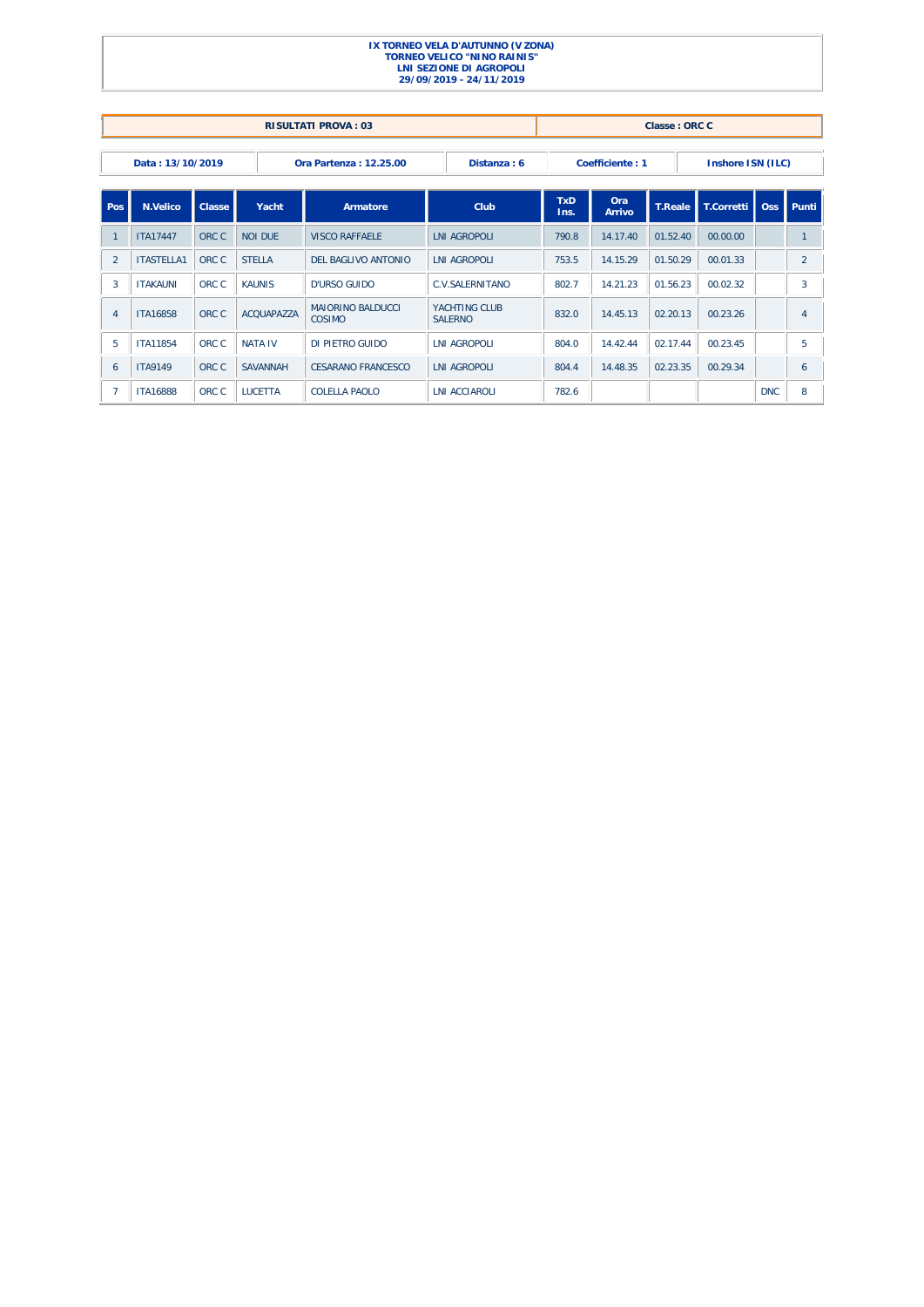|                |                  |                                            | <b>RISULTATI PROVA: 04</b> |                     |                     |          |                 | <b>Classe: ORC METRICA</b> |                   |            |                |
|----------------|------------------|--------------------------------------------|----------------------------|---------------------|---------------------|----------|-----------------|----------------------------|-------------------|------------|----------------|
|                | Data: 27/10/2019 |                                            | Ora Partenza: 11.40.00     |                     | Distanza: 3         |          | Coefficiente: 1 |                            | Inshore ISN (ILC) |            |                |
| Pos            | N.Velico         | Yacht                                      | Armatore                   |                     | Club                | TxD Ins. | Ora Arrivo      | <b>T.Reale</b>             | T.Corretti        | <b>Oss</b> | Punti          |
|                | 18               | <b>JUPITER</b>                             | <b>TORRE CARMINE</b>       |                     | <b>LNI AGROPOLI</b> |          | 12.34.52        | 00.54.52                   | 00.00.00          |            | 1              |
| $\overline{2}$ | 12852            | PFPI                                       | PISANI ANGELO              | <b>INI AGROPOLI</b> |                     | 514.8    | 12.43.44        | 01.03.44                   | 00.08.25          |            | $\overline{2}$ |
| 3              | 16               | E BREZZA                                   | CICCARELLI MASSIMO         | <b>LNI AGROPOLI</b> |                     | 560.0    | 12.52.03        | 01.12.03                   | 00.14.26          |            | 3              |
| $\overline{4}$ | 10               | <b>ENJOY SEA LIFE</b>                      | <b>TESTA VERGEMINO</b>     | <b>LNI SALERNO</b>  |                     | 493.2    | 12.54.45        | 01.14.45                   | 00.20.29          |            | $\overline{4}$ |
| 5              | 11               | <b>BARBARA</b>                             | <b>ESPOSITO ERNESTO</b>    | <b>INI AGROPOLI</b> |                     | 496.1    | 12.56.45        | 01.16.45                   | 00.22.20          |            | 5              |
| 6              | 12               | <b>FINALMENTE</b>                          | <b>ARPAIA ANTONIO</b>      | <b>LNI AGROPOLI</b> |                     | 605.7    | 13.09.20        | 01.29.20                   | 00.29.28          |            | 6              |
| $\overline{7}$ | 15               | DOMASE'                                    | DELLA PEPA MARIA ROSARIA   | <b>LNI AGROPOLI</b> |                     | 509.7    | 13.07.43        | 01.27.43                   | 00.32.39          |            | $\overline{7}$ |
| 8              | 14               | <b>MFI TFMI</b>                            | BARLOTTI ANTONIO           | <b>LNI AGROPOLI</b> |                     | 502.9    | 13.12.57        | 01.32.57                   | 00.38.14          |            | 8              |
|                |                  | (c) Cyber Altura Crucero - Version ORC 5.0 |                            |                     |                     |          |                 |                            | Data: 28/10/2019  |            | 14:04:17       |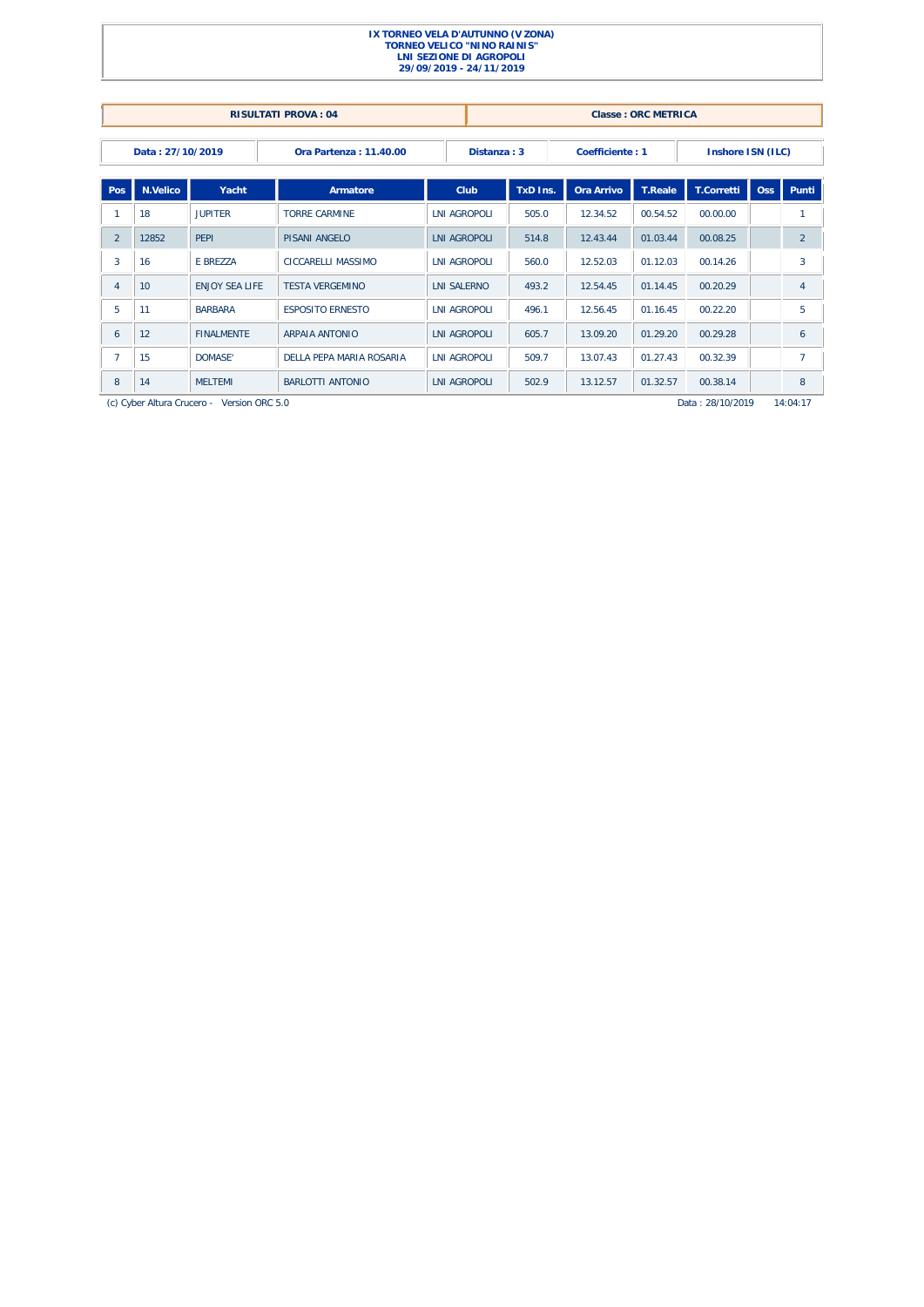| IX TORNEO VELA D'AUTUNNO (V ZONA)<br><b>TORNEO VELICO "NINO RAINIS"</b><br><b>LNI SEZIONE DI AGROPOLI</b><br>29/09/2019 - 24/11/2019                             |                  |                                            |                           |                                              |                                                    |                                        |       |          |                |                  |   |                |
|------------------------------------------------------------------------------------------------------------------------------------------------------------------|------------------|--------------------------------------------|---------------------------|----------------------------------------------|----------------------------------------------------|----------------------------------------|-------|----------|----------------|------------------|---|----------------|
| <b>RISULTATI PROVA: 04</b><br><b>Classe: MINIALTURA</b>                                                                                                          |                  |                                            |                           |                                              |                                                    |                                        |       |          |                |                  |   |                |
| Data: 27/10/2019<br>Distanza: 5.8<br>Coefficiente: 1<br>Inshore ISN (ILC)<br>Ora Partenza: 11.30.00                                                              |                  |                                            |                           |                                              |                                                    |                                        |       |          |                |                  |   |                |
| Pos                                                                                                                                                              | N.Velico         | Classe                                     | Yacht                     | Armatore                                     | <b>TxD</b><br>Ora<br>Club<br><b>Arrivo</b><br>Ins. |                                        |       |          | <b>T.Reale</b> | T.Corretti   Oss |   | Punti          |
|                                                                                                                                                                  | <b>ITA11J24</b>  | <b>MINIALTURA</b>                          | CANARINO<br><b>FEROCE</b> | <b>GRATTACASO</b><br><b>RICCARDO</b>         |                                                    | <b>LNI AGROPOLI</b>                    | 778.0 | 13.03.23 | 01.33.23       | 00.00.00         |   |                |
| 2                                                                                                                                                                | <b>ITA188J24</b> | <b>MINIALTURA</b>                          | <b>ICF SPRAY</b>          | CHIODERO ANTONIO                             |                                                    | <b>INI AGROPOLI</b>                    | 778.0 | 13.08.26 | 01.38.26       | 00.05.03         |   | $\overline{2}$ |
| 3                                                                                                                                                                | ITA217J24        | <b>MINIALTURA</b>                          | <b>VIVA PAPA'</b>         | <b>I FGA NAVALE</b><br><b>AGROPOLI</b>       |                                                    | <b>I FGA NAVALE</b><br><b>AGROPOLI</b> | 778.0 | 13.11.20 | 01.41.20       | 00.07.57         |   | 3              |
| $\overline{4}$                                                                                                                                                   | ITA124.I24       | <b>MINIAI TURA</b>                         | <b>OSSODURO</b>           | <b>DAMBROSIO</b><br><b>FRANCESCO SAVERIO</b> |                                                    | <b>C.V.SALERNITANO</b>                 | 778.0 | 13.11.28 | 01.41.28       | 00.08.05         |   | $\overline{4}$ |
| CALIGULA<br><b>ITA25289</b><br><b>MINIALTURA</b><br><b>LEPORE SILVIA</b><br>13.11.57<br>5<br><b>C.V.SALERNO</b><br>715.9<br>01.41.57<br>00.13.49<br><b>MINUS</b> |                  |                                            |                           |                                              |                                                    |                                        |       |          |                |                  | 5 |                |
|                                                                                                                                                                  |                  | (c) Cyber Altura Crucero - Version ORC 5.0 |                           |                                              |                                                    |                                        |       |          |                | Data: 28/10/2019 |   | 12:45:03       |

1

Ī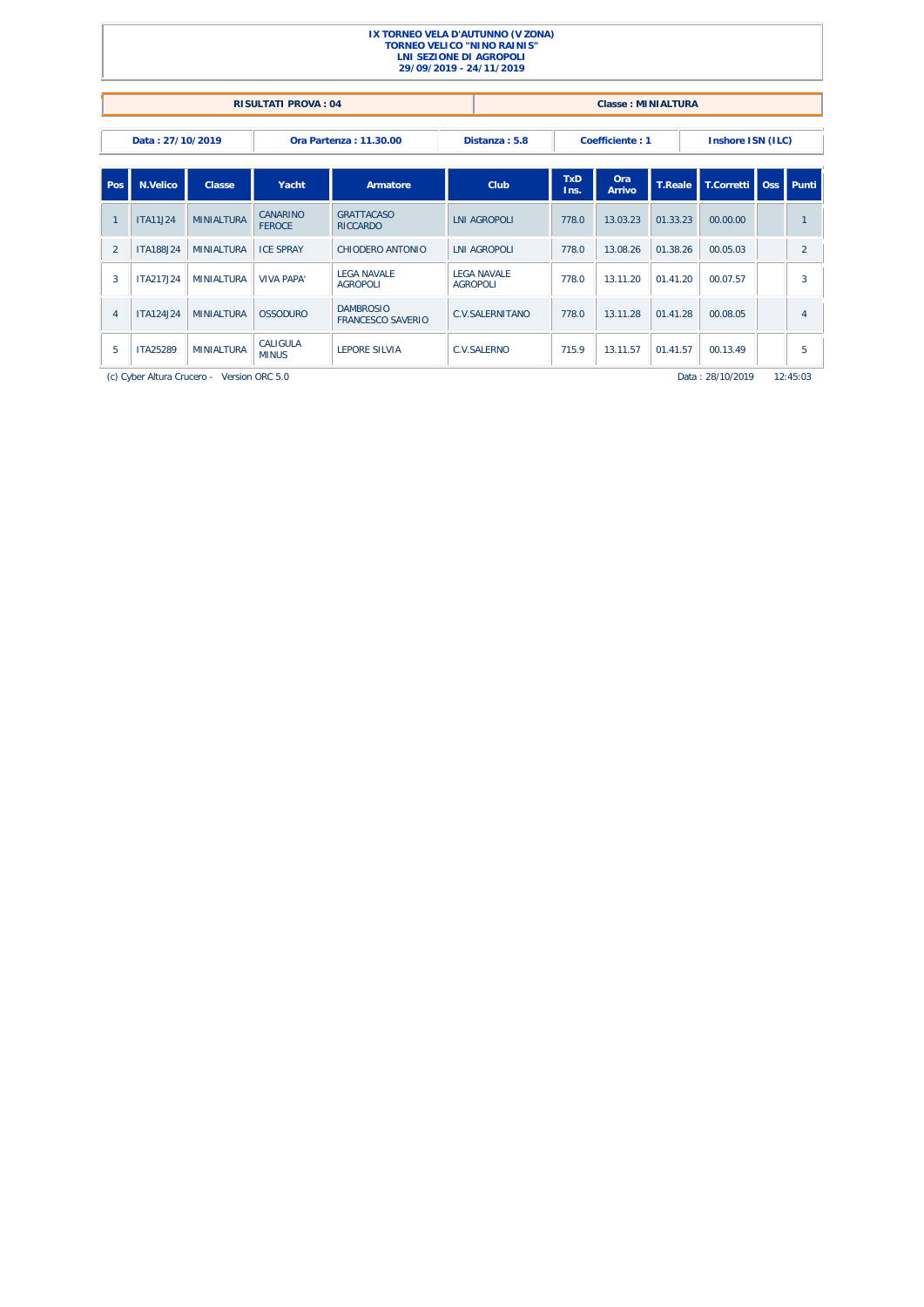|                |                  |        |                          |                                    |                                   | IX TORNEO VELA D'AUTUNNO (V ZONA)<br><b>TORNEO VELICO "NINO RAINIS"</b><br>LNI SEZIONE DI AGROPOLI<br>29/09/2019 - 24/11/2019 |                    |               |                   |                      |                |
|----------------|------------------|--------|--------------------------|------------------------------------|-----------------------------------|-------------------------------------------------------------------------------------------------------------------------------|--------------------|---------------|-------------------|----------------------|----------------|
|                |                  |        |                          | <b>RISULTATI PROVA: 04</b>         |                                   |                                                                                                                               |                    |               | Classe: ORC B     |                      |                |
|                | Data: 27/10/2019 |        |                          | Ora Partenza: 11.30.00             | Distanza: 5.8                     |                                                                                                                               | Coefficiente: 1    |               | Inshore ISN (ILC) |                      |                |
| Pos            | <b>N.Velico</b>  | Classe | Yacht                    | Armatore                           |                                   | Club                                                                                                                          | <b>TxD</b><br>Ins. | Ora<br>Arrivo | T.Reale           | T.Corretti Oss Punti |                |
| $\overline{1}$ | <b>ITAMATISS</b> | ORC B  | <b>MATISSE</b>           | <b>PALLADINO</b><br><b>ROBERTO</b> |                                   | <b>LNI AGROPOLI</b>                                                                                                           |                    | 13.10.53      | 01.40.53          | 00.00.00             | $\mathbf{1}$   |
| $\overline{2}$ | ITA17053         | ORC B  | <b>ROTEVISTA'</b><br>2.0 | <b>NOLF' GERARDO</b>               |                                   | <b>C.V.ONDABUENA TARANTO</b>                                                                                                  | 656.6              | 13.03.55      | 01.33.55          | 00.01.29             | $\overline{2}$ |
| 3              | <b>ITA17590</b>  | ORC B  | <b>FRIDA</b>             | <b>SPACAGNA ETTORE</b>             | COMPAGNIA DELLA VELA<br><b>SA</b> |                                                                                                                               | 684.8              | 13.08.26      | 01.38.26          | 00.03.16             | $\overline{3}$ |
| $\overline{4}$ | <b>ITA16137</b>  | ORC B  | <b>KAOS</b>              | <b>APICELLA MARIA</b>              | <b>LNI AGROPOLI</b>               |                                                                                                                               | 676.7              | 13.12.35      | 01.42.35          | 00.08.12             | 4              |
| 5              | <b>ITA16419</b>  | ORC B  | JOLLY ROGER              | <b>CIANFRONE</b><br><b>ALFONSO</b> | <b>LNI AGROPOLI</b>               |                                                                                                                               | 673.6              | 13.18.27      | 01.48.27          | 00.14.22             | 5              |

٠l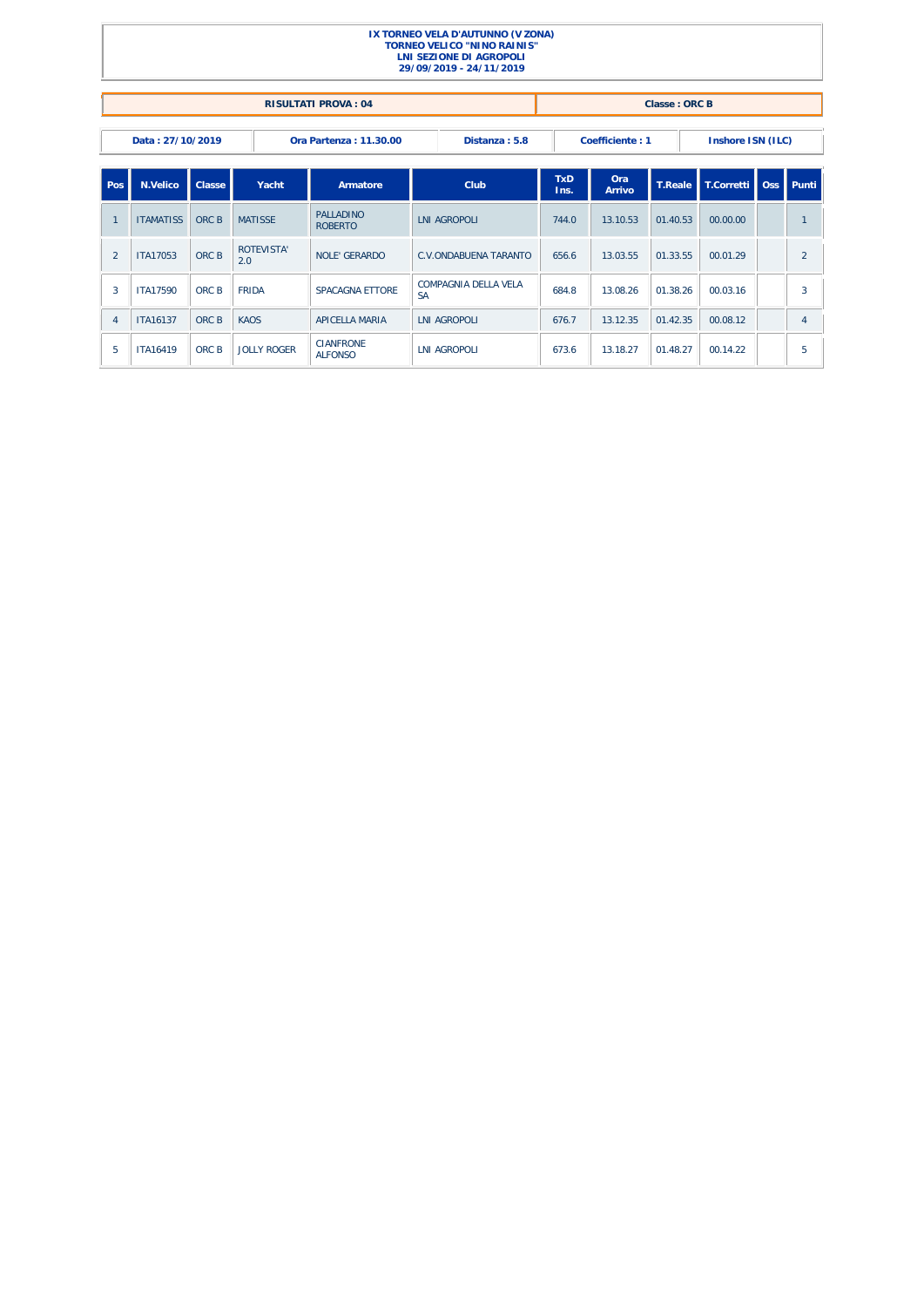|                |                                                                  |        |                   | <b>RISULTATI PROVA: 04</b>         |                                  |                    |                 | Classe: ORC C  |                   |            |                |
|----------------|------------------------------------------------------------------|--------|-------------------|------------------------------------|----------------------------------|--------------------|-----------------|----------------|-------------------|------------|----------------|
|                | Data: 27/10/2019                                                 |        |                   | Ora Partenza: 11.30.00             | Distanza: 5.8                    |                    | Coefficiente: 1 |                | Inshore ISN (ILC) |            |                |
| Pos            | N.Velico                                                         | Classe | Yacht             | Armatore                           | <b>Club</b>                      | <b>TxD</b><br>Ins. | Ora<br>Arrivo   | <b>T.Reale</b> | T.Corretti        | Oss        | Punti          |
|                | <b>ITA17447</b>                                                  | ORC C  | <b>NOI DUF</b>    | <b>VISCO RAFFAELE</b>              | <b>LNI AGROPOLI</b>              | 790.8              | 13.18.28        | 01.48.28       | 00.00.00          |            | $\mathbf{1}$   |
| $\overline{2}$ | <b>ITASTELLA1</b>                                                | ORC C  | <b>STELLA</b>     | <b>DEL BAGLIVO ANTONIO</b>         | <b>LNI AGROPOLI</b>              | 753.5              | 13.19.35        | 01.49.35       | 00.04.12          |            | $\overline{2}$ |
| 3              | <b>ITA11854</b>                                                  | ORC C  | <b>NATA IV</b>    | DI PIETRO GUIDO                    | <b>INI AGROPOLI</b>              | 804.0              | 13.34.52        | 02.04.52       | 00.15.14          |            | 3              |
| $\overline{4}$ | <b>ITA9149</b>                                                   | ORC C  | <b>SAVANNAH</b>   | CESARANO ERANCESCO                 | <b>INI AGROPOLI</b>              | 804.4              | 13.45.30        | 02.15.30       | 00.25.52          |            | $\overline{4}$ |
| -5             | <b>ITA16858</b>                                                  | ORC C  | <b>ACQUAPAZZA</b> | <b>MAIORINO BALDUCCI</b><br>COSIMO | YACHTING CLUB<br><b>SAI FRNO</b> | 832.0              | 13.49.22        | 02.19.22       | 00.27.24          |            | 5              |
| 6              | <b>ITA16888</b>                                                  | ORC C  | <b>LUCETTA</b>    | <b>COLELLA PAOLO</b>               | <b>LNI ACCIAROLI</b>             | 782.6              | 13.46.38        | 02.16.38       | 00.28.50          |            | 6              |
| $\overline{7}$ | ORC C<br><b>KAUNIS</b><br><b>ITAKAUNI</b><br><b>D'URSO GUIDO</b> |        |                   |                                    | C.V.SALERNITANO                  | 802.7              |                 |                |                   | <b>DNC</b> | 8              |
|                | (c) Cyber Altura Crucero - Version ORC 5.0                       |        |                   |                                    |                                  |                    |                 |                | Data: 28/10/2019  |            | 13:13:09       |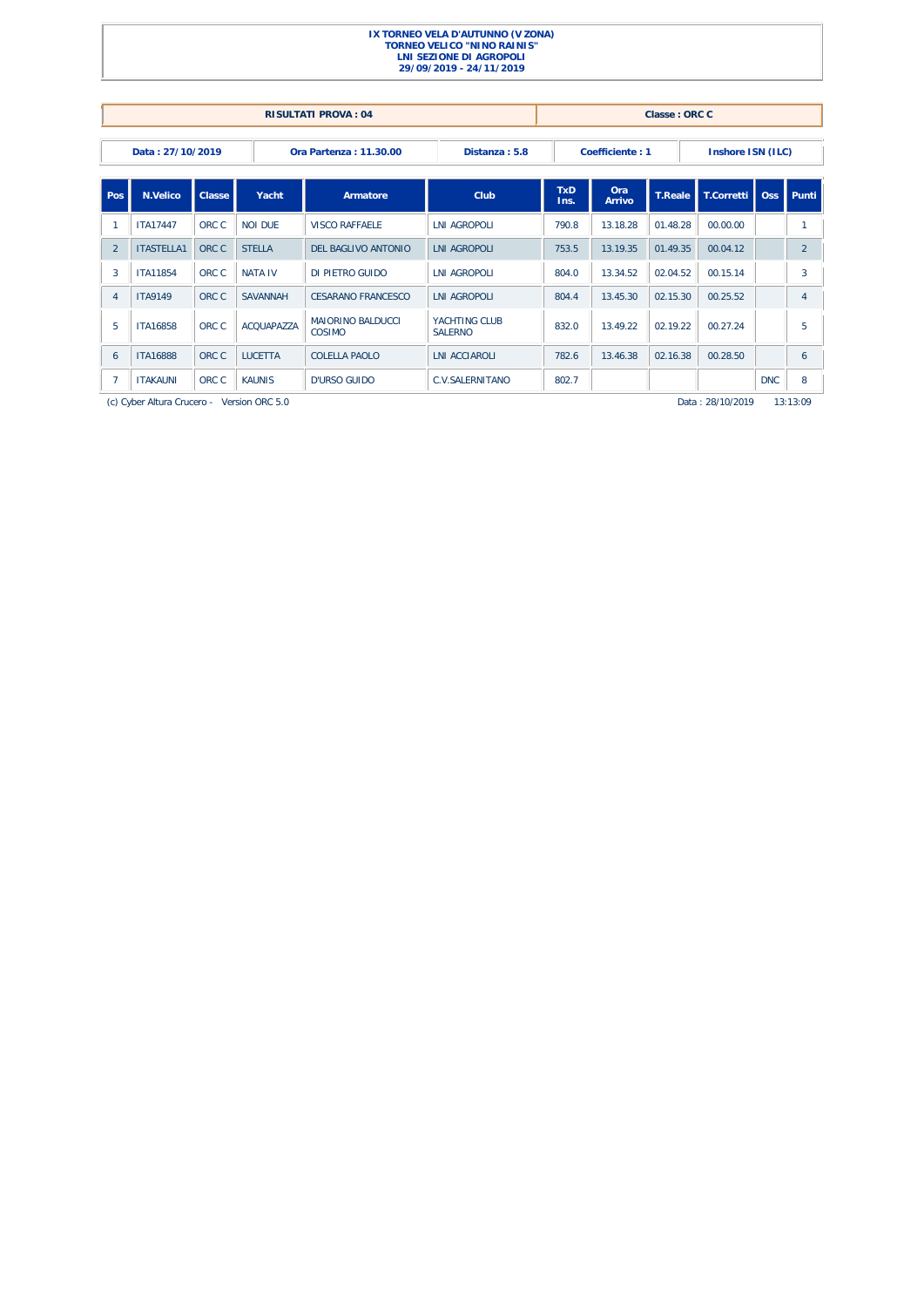|                |                  |                                            | <b>RISULTATI PROVA: 05</b> |                     |               |          |                 | Classe: ORC METRICA |                   |            |                |
|----------------|------------------|--------------------------------------------|----------------------------|---------------------|---------------|----------|-----------------|---------------------|-------------------|------------|----------------|
|                | Data: 01/11/2019 |                                            | Ora Partenza: 12.09.00     |                     | Distanza: 6.6 |          | Coefficiente: 1 |                     | Inshore ISN (ILC) |            |                |
| Pos            | N.Velico         | Yacht                                      | Armatore                   | Club                |               | TxD Ins. | Ora Arrivo      | <b>T.Reale</b>      | <b>T.Corretti</b> | <b>Oss</b> | Punti          |
|                | 12852            | PFPI                                       | PISANI ANGELO              | <b>INI AGROPOLI</b> |               | 514.8    | 14.04.00        | 01.55.00            | 00.00.00          |            | 1              |
| $\overline{2}$ | 18               | <b>JUPITER</b>                             | <b>TORRE CARMINE</b>       | <b>LNI AGROPOLI</b> |               | 505.0    | 14.05.41        | 01.56.41            | 00.02.46          |            | $\overline{2}$ |
| 3              | 16               | E BREZZA                                   | CICCARELLI MASSIMO         | <b>LNI AGROPOLI</b> |               | 560.0    | 14.12.15        | 02.03.15            | 00.03.17          |            | 3              |
| 4              | 15               | DOMASE'                                    | DELLA PEPA MARIA ROSARIA   | LNI AGROPOLI        |               | 509.7    | 14.21.12        | 02.12.12            | 00.17.46          |            | 4              |
| 5              | 14               | <b>MELTEMI</b>                             | <b>BARLOTTI ANTONIO</b>    | <b>INI AGROPOLI</b> |               | 502.9    | 15.00.02        | 02.51.02            | 00.57.21          |            | 5              |
| 6              | 10               | <b>ENJOY SEA LIFE</b>                      | <b>TESTA VERGEMINO</b>     | <b>LNI SALERNO</b>  |               | 493.2    |                 |                     |                   | <b>DNC</b> | 9              |
| 6              | 11               | <b>BARBARA</b>                             | <b>ESPOSITO ERNESTO</b>    | <b>LNI AGROPOLI</b> |               | 496.1    |                 |                     |                   | <b>DNC</b> | 9              |
| 6              | 12               | <b>FINALMENTE</b>                          | <b>ARPAIA ANTONIO</b>      | <b>LNI AGROPOLI</b> |               | 605.7    |                 |                     |                   | <b>DNC</b> | 9              |
|                |                  | (c) Cyber Altura Crucero - Version ORC 5.0 |                            |                     |               |          |                 |                     | Data: 11/11/2019  |            | 13:43:32       |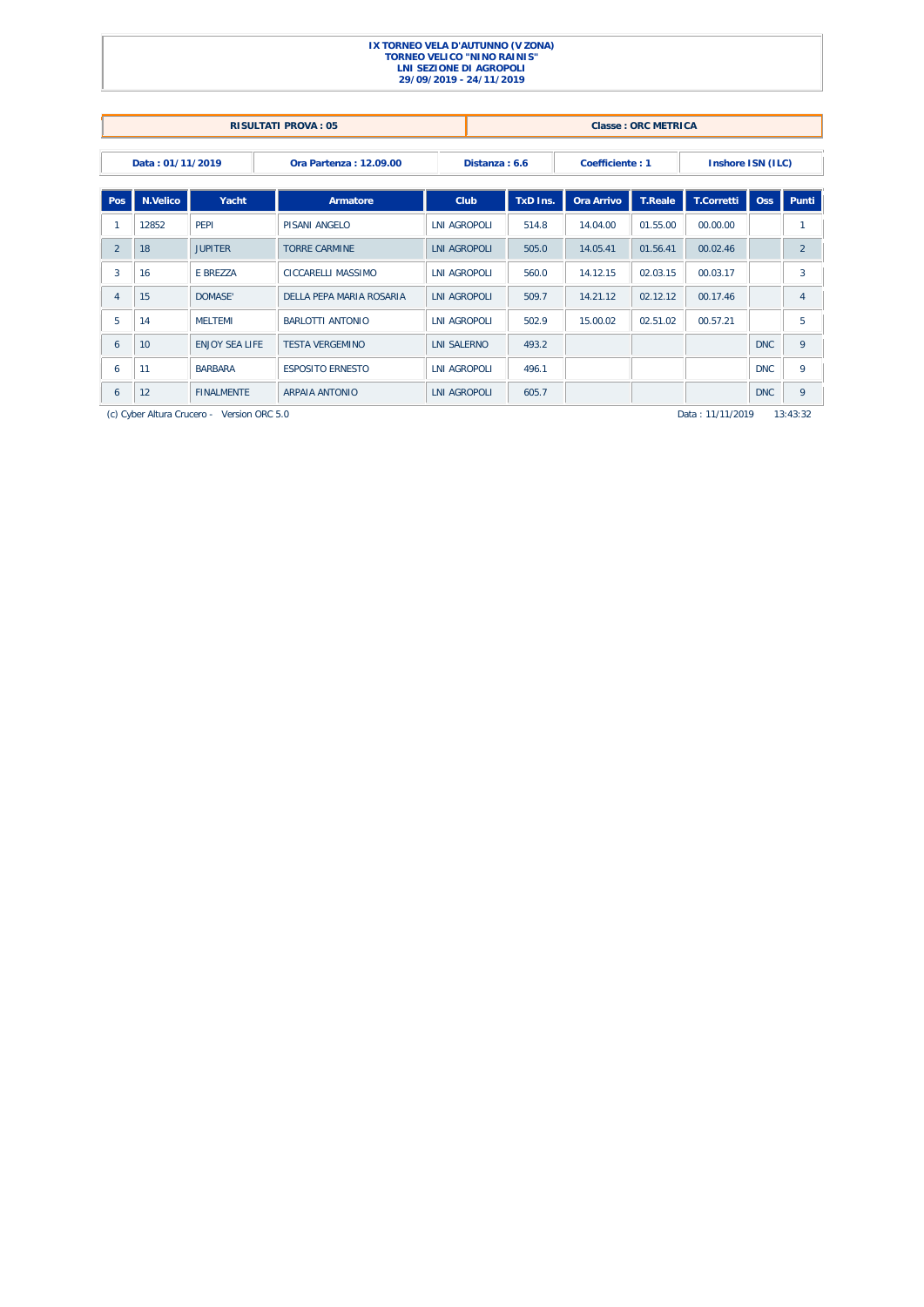|                |                  |                    |                            | IX TORNEO VELA D'AUTUNNO (V ZONA)<br><b>TORNEO VELICO "NINO RAINIS"</b><br><b>LNI SEZIONE DI AGROPOLI</b><br>29/09/2019 - 24/11/2019 |                                       |                                                    |       |                           |                |                   |            |                |
|----------------|------------------|--------------------|----------------------------|--------------------------------------------------------------------------------------------------------------------------------------|---------------------------------------|----------------------------------------------------|-------|---------------------------|----------------|-------------------|------------|----------------|
|                |                  |                    | <b>RISULTATI PROVA: 05</b> |                                                                                                                                      |                                       |                                                    |       | <b>Classe: MINIALTURA</b> |                |                   |            |                |
|                | Data: 10/11/2019 |                    |                            | <b>Ora Partenza: 11.52.00</b>                                                                                                        |                                       | Distanza: 9.8                                      |       | Coefficiente: 1           |                | Inshore ISN (ILC) |            |                |
| Pos            | N.Velico         | Classe             | Yacht                      | Armatore                                                                                                                             |                                       | <b>TxD</b><br>Ora<br>Club<br><b>Arrivo</b><br>Ins. |       |                           | <b>T.Reale</b> | T.Corretti        | Oss        | Punti          |
| $\overline{1}$ | <b>ITA11J24</b>  | <b>MINIALTURA</b>  | CANARINO<br><b>FFROCF</b>  | <b>GRATTACASO</b><br><b>RICCARDO</b>                                                                                                 |                                       | <b>LNI AGROPOLI</b>                                | 778.0 | 14.21.14                  | 02.29.14       | 00.00.00          |            |                |
| $\overline{2}$ | <b>ITA188J24</b> | <b>MINIALTURA</b>  | <b>ICE SPRAY</b>           | CHIODERO ANTONIO                                                                                                                     |                                       | <b>INI AGROPOLI</b>                                | 778.0 | 14.21.28                  | 02.29.28       | 00.00.14          |            | $\overline{2}$ |
| 3              | ITA25289         | <b>MINIALTURA</b>  | CALIGULA<br><b>MINUS</b>   | <b>LEPORE SILVIA</b>                                                                                                                 | <b>C.V.SALERNO</b>                    |                                                    | 715.9 | 14.27.12                  | 02.35.12       | 00.15.25          |            | 3              |
| $\overline{4}$ | ITA217.I24       | <b>MINIAI TURA</b> | <b>VIVA PAPA'</b>          | SANGIOVANNI<br><b>MADDALENA</b>                                                                                                      | <b>LEGA NAVALE</b><br><b>AGROPOLI</b> |                                                    | 778.0 | 14.39.28                  | 02.47.28       | 00.18.14          |            | $\overline{4}$ |
| 5              | <b>ITA124J24</b> | <b>MINIALTURA</b>  | <b>OSSODURO</b>            | <b>DAMBROSIO</b><br><b>FRANCESCO SAVERIO</b>                                                                                         |                                       | <b>C.V.SALERNITANO</b>                             | 778.0 |                           |                |                   | <b>DNC</b> | 6              |

(c) Cyber Altura Crucero - Version ORC 5.0 Data : 11/11/2019 13:27:21 Data : 11/11/2019 13:27:21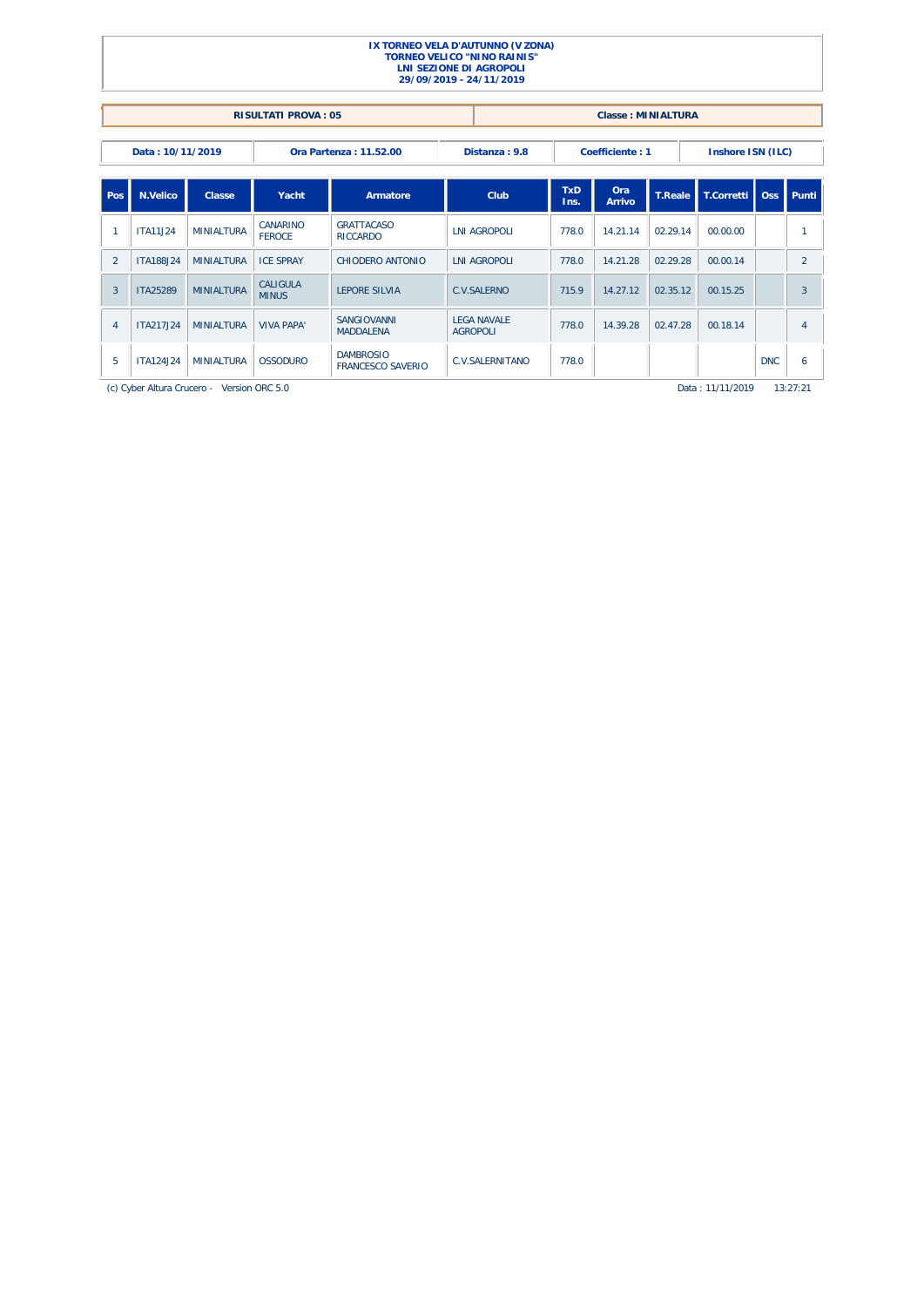|                                                                                                            |                  |        |                                            |                                    | IX TORNEO VELA D'AUTUNNO (V ZONA)<br><b>TORNEO VELICO "NINO RAINIS"</b><br><b>LNI SEZIONE DI AGROPOLI</b><br>29/09/2019 - 24/11/2019 |                    |                      |                |                      |  |                |
|------------------------------------------------------------------------------------------------------------|------------------|--------|--------------------------------------------|------------------------------------|--------------------------------------------------------------------------------------------------------------------------------------|--------------------|----------------------|----------------|----------------------|--|----------------|
|                                                                                                            |                  |        |                                            | <b>RISULTATI PROVA: 05</b>         |                                                                                                                                      |                    |                      | Classe: ORC B  |                      |  |                |
| Distanza: 9.8<br>Coefficiente: 1<br>Inshore ISN (ILC)<br>Data: 10/11/2019<br><b>Ora Partenza: 11.52.00</b> |                  |        |                                            |                                    |                                                                                                                                      |                    |                      |                |                      |  |                |
| Pos.                                                                                                       | N.Velico         | Classe | Yacht                                      | Armatore                           | Club                                                                                                                                 | <b>TxD</b><br>Ins. | Ora<br><b>Arrivo</b> | <b>T.Reale</b> | T.Corretti Oss Punti |  |                |
| $\mathbf{1}$                                                                                               | <b>ITA17590</b>  | ORC B  | <b>FRIDA</b>                               | <b>SPACAGNA ETTORE</b>             | COMPAGNIA DELLA VELA<br><b>SA</b>                                                                                                    | 684.8              | 14.07.32             | 02.15.32       | 00.00.00             |  | $\overline{1}$ |
| $\overline{2}$                                                                                             | <b>ITAMATISS</b> | ORC B  | <b>MATISSE</b>                             | <b>PALLADINO</b><br><b>ROBERTO</b> | <b>LNI AGROPOLI</b>                                                                                                                  | 744.0              | 14.28.14             | 02.36.14       | 00.11.02             |  | 2              |
| 3                                                                                                          | <b>ITA17053</b>  | ORC B  | <b>ROTEVISTA'</b><br>2.0                   | <b>NOLE' GERARDO</b>               | <b>C.V.ONDABUENA TARANTO</b>                                                                                                         | 656.6              | 14.22.09             | 02.30.09       | 00.19.13             |  | 3              |
| $\overline{4}$                                                                                             | <b>ITA16137</b>  | ORC B  | <b>KAOS</b>                                | <b>APICELLA MARIA</b>              | <b>LNI AGROPOLI</b>                                                                                                                  | 676.7              | 14.25.40             | 02.33.40       | 00.19.27             |  | $\overline{4}$ |
| 5                                                                                                          | <b>ITA16419</b>  | ORC B  | <b>JOLLY ROGER</b>                         | <b>CIANFRONE</b><br><b>ALFONSO</b> | <b>LNI AGROPOLI</b>                                                                                                                  | 673.6              | 14.44.20             | 02.52.20       | 00.38.38             |  | 5              |
|                                                                                                            |                  |        | (c) Cyber Altura Crucero - Version ORC 5.0 |                                    |                                                                                                                                      |                    |                      |                | Data: 11/11/2019     |  | 13:29:41       |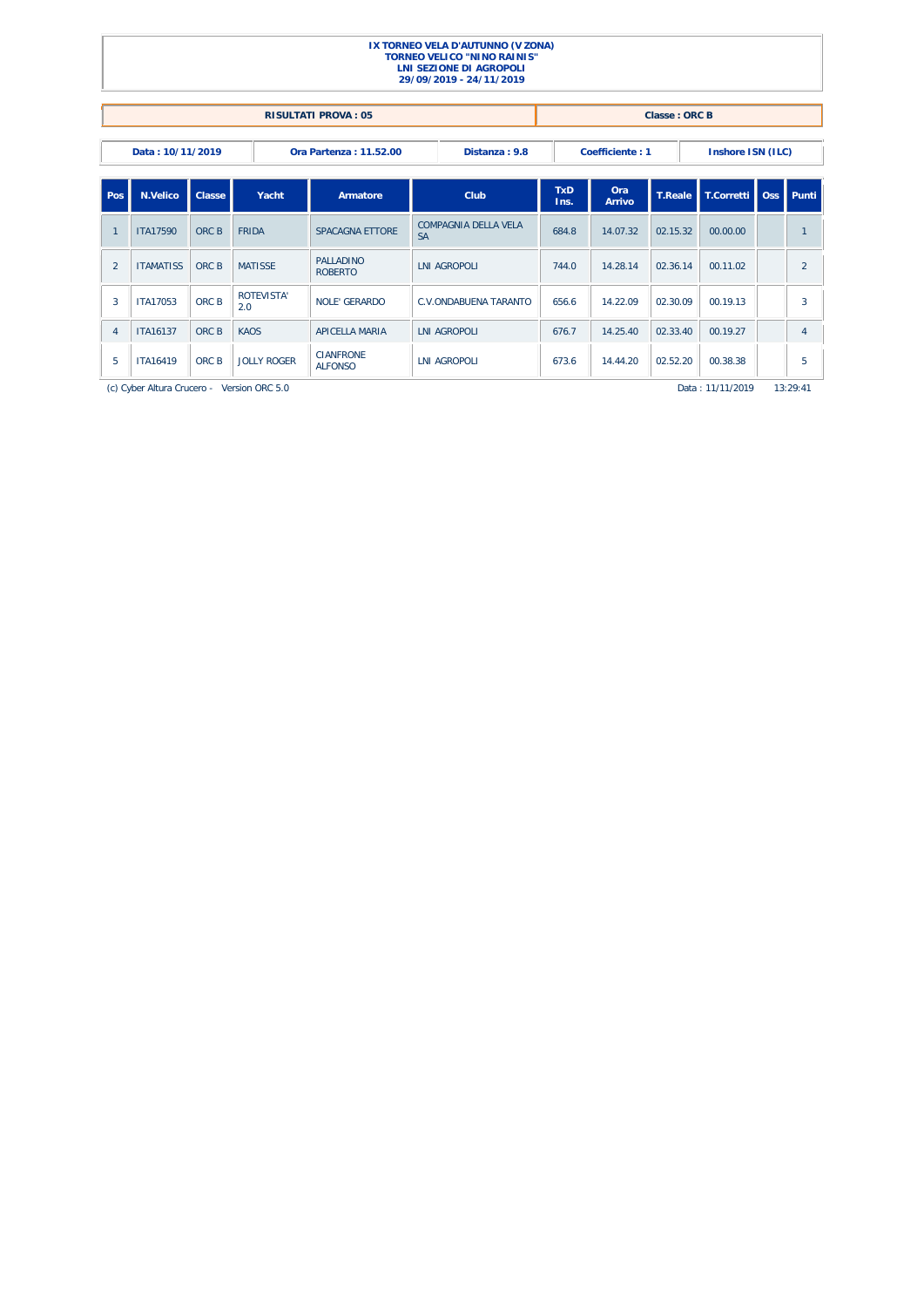|                                                                                                     | IX TORNEO VELA D'AUTUNNO (V ZONA)<br><b>TORNEO VELICO "NINO RAINIS"</b><br><b>LNI SEZIONE DI AGROPOLI</b><br>29/09/2019 - 24/11/2019 |        |                 |                                     |                                 |                    |                      |                |                   |            |                |  |  |  |
|-----------------------------------------------------------------------------------------------------|--------------------------------------------------------------------------------------------------------------------------------------|--------|-----------------|-------------------------------------|---------------------------------|--------------------|----------------------|----------------|-------------------|------------|----------------|--|--|--|
|                                                                                                     | <b>RISULTATI PROVA: 05</b><br>Classe: ORC C                                                                                          |        |                 |                                     |                                 |                    |                      |                |                   |            |                |  |  |  |
| Data: 10/11/2019<br>Ora Partenza: 11.52.00<br>Distanza: 9.8<br>Coefficiente: 1<br>Inshore ISN (ILC) |                                                                                                                                      |        |                 |                                     |                                 |                    |                      |                |                   |            |                |  |  |  |
| l Pos                                                                                               | <b>N.Velico</b>                                                                                                                      | Classe | Yacht           | Armatore                            | Club                            | <b>TxD</b><br>Ins. | Ora<br><b>Arrivo</b> | <b>T.Reale</b> | <b>T.Corretti</b> | <b>Oss</b> | Punti          |  |  |  |
| $\overline{1}$                                                                                      | <b>ITASTELLA1</b>                                                                                                                    | ORC C  | <b>STELLA</b>   | DEL BAGLIVO ANTONIO                 | <b>INI AGROPOLI</b>             | 753.5              | 14.31.56             | 02.39.56       | 00.00.00          |            | $\mathbf{1}$   |  |  |  |
| $\overline{2}$                                                                                      | <b>ITAKAUNI</b>                                                                                                                      | ORC C  | <b>KAUNIS</b>   | D'URSO GUIDO                        | C. V. SALERNITANO               | 802.7              | 14.47.09             | 02.55.09       | 00.07.11          |            | $\overline{2}$ |  |  |  |
| 3                                                                                                   | <b>ITA11854</b>                                                                                                                      | ORC C  | <b>NATA IV</b>  | DI PIETRO GUIDO                     | <b>LNI AGROPOLI</b>             | 804.0              | 14.52.02             | 03.00.02       | 00.11.51          |            | 3              |  |  |  |
| $\overline{4}$                                                                                      | <b>ITA16858</b>                                                                                                                      | ORC C  | ACOUAPA77A      | <b>MAIORINO BAI DUCCI</b><br>COSIMO | YACHTING CLUB<br><b>SALERNO</b> | 832.0              |                      |                |                   | <b>DNF</b> | 8              |  |  |  |
| $\overline{4}$                                                                                      | <b>ITA16888</b>                                                                                                                      | ORC C  | <b>I UCETTA</b> | COLELLA PAOLO                       | <b>INI ACCIAROLI</b>            | 782.6              |                      |                |                   | <b>DNC</b> | 8              |  |  |  |
| $\overline{4}$                                                                                      | <b>ITA17447</b>                                                                                                                      | ORC C  | <b>NOI DUE</b>  | <b>VISCO RAFFAELE</b>               | <b>LNI AGROPOLI</b>             | 790.8              |                      |                |                   | <b>DNC</b> | 8              |  |  |  |
| 4                                                                                                   | <b>ITA9149</b>                                                                                                                       | ORC C  | <b>SAVANNAH</b> | <b>CESARANO FRANCESCO</b>           | <b>LNI AGROPOLI</b>             | 804.4              |                      |                |                   | <b>DNC</b> | 8              |  |  |  |

(c) Cyber Altura Crucero - Version ORC 5.0 **77**Data : 11/11/2019 13:31:05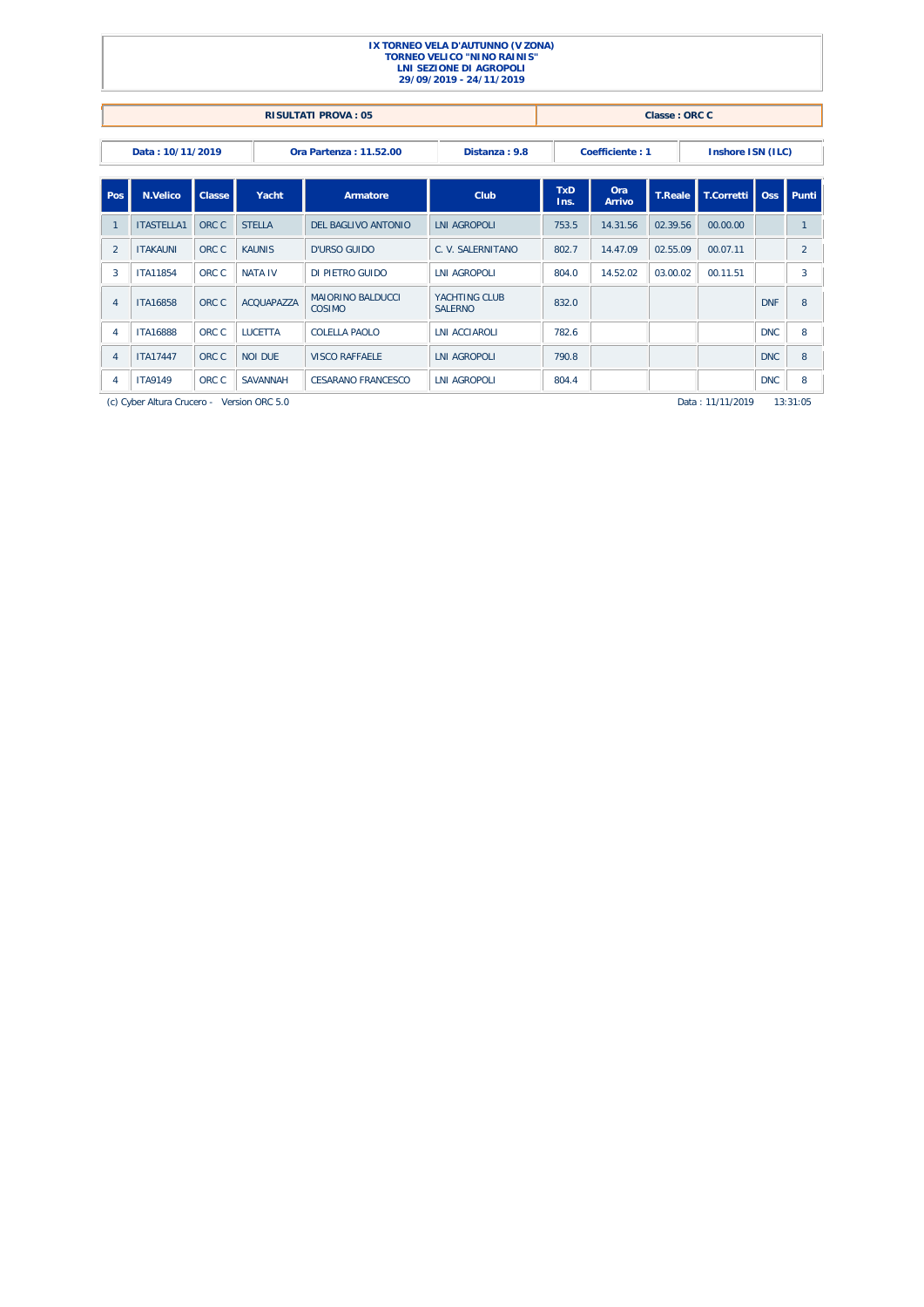### **IX TORNEO VELA D'AUTUNNO (V ZONA) TORNEO VELICO "NINO RAINIS" LNI SEZIONE DI AGROPOLI 29/09/2019 - 24/11/2019 CLASSIFICA GENERALE CLASSIFICA GENERALE Classe : ORC METRICA Scarti : 1**

| Pos            | N.Velico | Yacht                                      | Armatore                 | Club                | <b>Modello</b>    |                 | $\overline{2}$ | 3                |                | 5 <sup>1</sup>  | Punti    |
|----------------|----------|--------------------------------------------|--------------------------|---------------------|-------------------|-----------------|----------------|------------------|----------------|-----------------|----------|
|                | 18       | <b>JUPITER</b>                             | <b>TORRE CARMINE</b>     | <b>LNI AGROPOLI</b> | COMET 303         | 1               | 1              |                  |                | $\overline{a}$  | 4        |
| $\overline{2}$ | 12852    | <b>PEPI</b>                                | <b>PISANI ANGELO</b>     | <b>LNI AGROPOLI</b> | ELAN 31S          | $\overline{2}$  | $\overline{2}$ | $\overline{2}$   | $\overline{2}$ | $\mathbf{1}$    | 7        |
| 3              | 16       | E BREZZA                                   | CICCARELLI MASSIMO       | <b>LNI AGROPOLI</b> | 323 CLIPPER       | 5               | $\overline{3}$ | 5                | $\overline{3}$ | 3               | 14       |
| $\overline{4}$ | 10       | <b>ENJOY SEA LIFE</b>                      | <b>TESTA VERGEMINO</b>   | <b>LNI SALERNO</b>  | <b>CANADOS 37</b> | $\overline{4}$  | 6              | 3                | $\overline{4}$ | 9<br><b>DNC</b> | 17       |
| 5              | 11       | <b>BARBARA</b>                             | <b>ESPOSITO ERNESTO</b>  | <b>LNI AGROPOLI</b> | ELAN 33           | 3               | $\overline{7}$ | $\overline{4}$   | 5              | 9<br><b>DNC</b> | 19       |
| 6              | 15       | DOMASE'                                    | DELLA PEPA MARIA ROSARIA | <b>LNI AGROPOLI</b> | ZIGGURAT 916      | 6               | 5              | 8                | 7              | 4               | 22       |
| $\overline{7}$ | 12       | <b>FINALMENTE</b>                          | <b>ARPAIA ANTONIO</b>    | LNI AGROPOLI        | <b>COMET 7,70</b> | $\overline{7}$  | $\overline{4}$ | 6                | 6              | 9<br><b>DNC</b> | 23       |
| 8              | 14       | <b>MELTEMI</b>                             | <b>BARLOTTI ANTONIO</b>  | <b>LNI AGROPOLI</b> | SCIUSCIA'         | 9<br><b>DNF</b> | 8              | $\overline{7}$   | 8              | 5               | 28       |
|                |          | (c) Cyber Altura Crucero - Version ORC 5.0 |                          |                     |                   |                 |                | Data: 11/11/2019 |                |                 | 13:44:15 |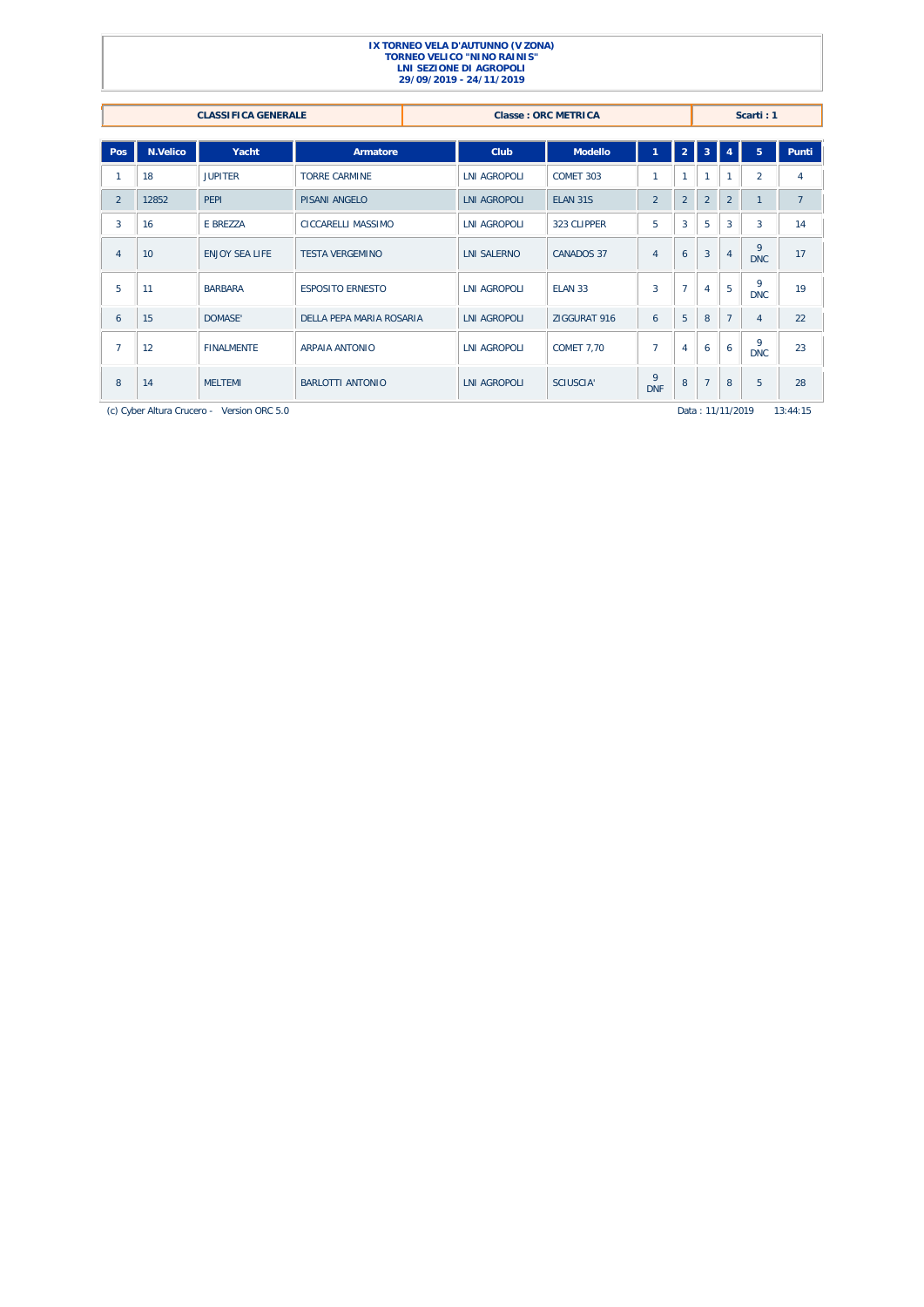|               |                                                           | <b>CLASSIFICA GENERALE</b>                 |                            |                                               | <b>Classe: MINIALTURA</b> |                |                |                  |               |                | Scarti: 1      |          |
|---------------|-----------------------------------------------------------|--------------------------------------------|----------------------------|-----------------------------------------------|---------------------------|----------------|----------------|------------------|---------------|----------------|----------------|----------|
|               |                                                           |                                            |                            |                                               |                           |                |                |                  |               |                |                |          |
| Pos           | N.Velico                                                  | Yacht                                      | Armatore                   |                                               | Club                      | Modello        | $\mathbf{1}$   |                  | $2$   $3$     |                | 5              | Punti    |
|               | <b>ITA11J24</b>                                           | <b>CANARINO FEROCE</b>                     | <b>GRATTACASO RICCARDO</b> |                                               | <b>LNI AGROPOLI</b>       | $J-24$         |                | 3                |               | м              |                | 4        |
| $\mathcal{P}$ | <b>ITA188J24</b>                                          | <b>ICE SPRAY</b>                           | CHIODERO ANTONIO           |                                               | <b>LNI AGROPOLI</b>       | $J-24$         | 5 <sup>1</sup> | 4                | $\mathcal{L}$ | $\mathfrak{D}$ | $\mathfrak{D}$ | 10       |
| 3             | ITA217.I24                                                | <b>VIVA PAPA'</b>                          |                            | LEGA NAVALE AGROPOLI<br>SANGIOVANNI MADDALENA |                           | $J-24$         | $\overline{2}$ | $\overline{2}$   | 3             | $\overline{3}$ | 4              | 10       |
| 4             | ITA124.I24                                                | <b>OSSODURO</b>                            |                            | DAMBROSIO FRANCESCO SAVERIO                   |                           | $J-24$         | $\overline{3}$ |                  | 4             | $\overline{4}$ | 6<br>DNC.      | 12       |
| 5             | <b>ITA25289</b><br>CALIGULA MINUS<br><b>LEPORE SILVIA</b> |                                            |                            | <b>C.V.SALERNO</b>                            | PLATU 25 OD               | $\overline{4}$ | 5              | 5 <sup>1</sup>   | 5             | 3              | 17             |          |
|               |                                                           | (c) Cyber Altura Crucero - Version ORC 5.0 |                            |                                               |                           |                |                | Data: 11/11/2019 |               |                |                | 13:28:24 |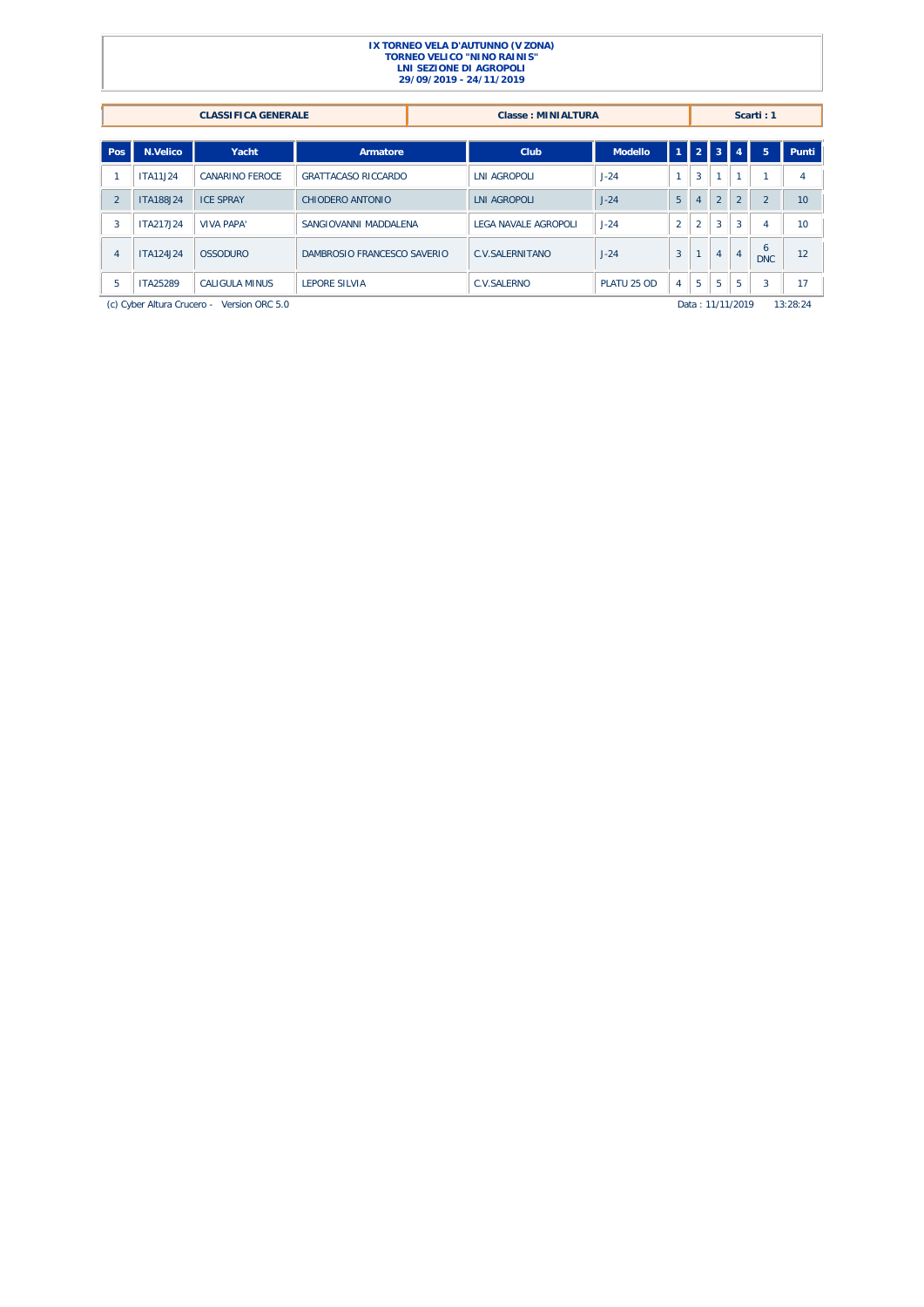|                |                  | <b>CLASSIFICA GENERALE</b>                 |                          |                              |                         | Classe: ORC B          |                 |                |                  | Scarti: 1      |                |                |
|----------------|------------------|--------------------------------------------|--------------------------|------------------------------|-------------------------|------------------------|-----------------|----------------|------------------|----------------|----------------|----------------|
| Pos            | <b>N.Velico</b>  | Yacht                                      |                          |                              | Club                    | <b>Modello</b>         |                 | $\overline{2}$ | $\overline{3}$   | $\overline{4}$ | $\mathsf{L}5$  | Punti          |
|                |                  |                                            | Armatore                 |                              |                         |                        |                 |                |                  |                |                |                |
|                | <b>ITA17590</b>  | <b>FRIDA</b>                               | SPACAGNA ETTORE          |                              | COMPAGNIA DELLA VELA SA | DUFOUR 40 P            | $\overline{2}$  |                | 6<br><b>DNC</b>  | $\overline{3}$ |                | $\overline{ }$ |
| $\mathfrak{D}$ | <b>ITAMATISS</b> | <b>MATISSE</b>                             | PALLADINO ROBERTO        | <b>LNI AGROPOLI</b>          |                         | <b>FIRST 31.7</b>      | $\overline{4}$  | 5              |                  | $\overline{a}$ | $\overline{2}$ | 8              |
| 3              | ITA16137         | <b>KAOS</b>                                | APICELLA MARIA           | <b>LNI AGROPOLI</b>          |                         | SALONA 37              |                 | $\overline{2}$ | 3                | $\overline{4}$ | $\overline{4}$ | 10             |
| $\overline{4}$ | ITA17053         | ROTEVISTA' 2.0                             | <b>NOLE' GERARDO</b>     | <b>C.V.ONDABUENA TARANTO</b> |                         | <b>GRAND SOLEIL 39</b> | 6<br><b>DNC</b> | 3              | $\overline{2}$   | $\overline{2}$ | $\overline{3}$ | 10             |
| 5              | <b>ITA16419</b>  | <b>JOLLY ROGER</b>                         | <b>CIANFRONE ALFONSO</b> | <b>LNI AGROPOLI</b>          |                         | SUN ODYSSEY 44 I       | $\overline{3}$  | 4              | 4                | 5              | 5              | 16             |
|                |                  | (c) Cyber Altura Crucero - Version ORC 5.0 |                          |                              |                         |                        |                 |                | Data: 11/11/2019 |                |                | 13:30:26       |